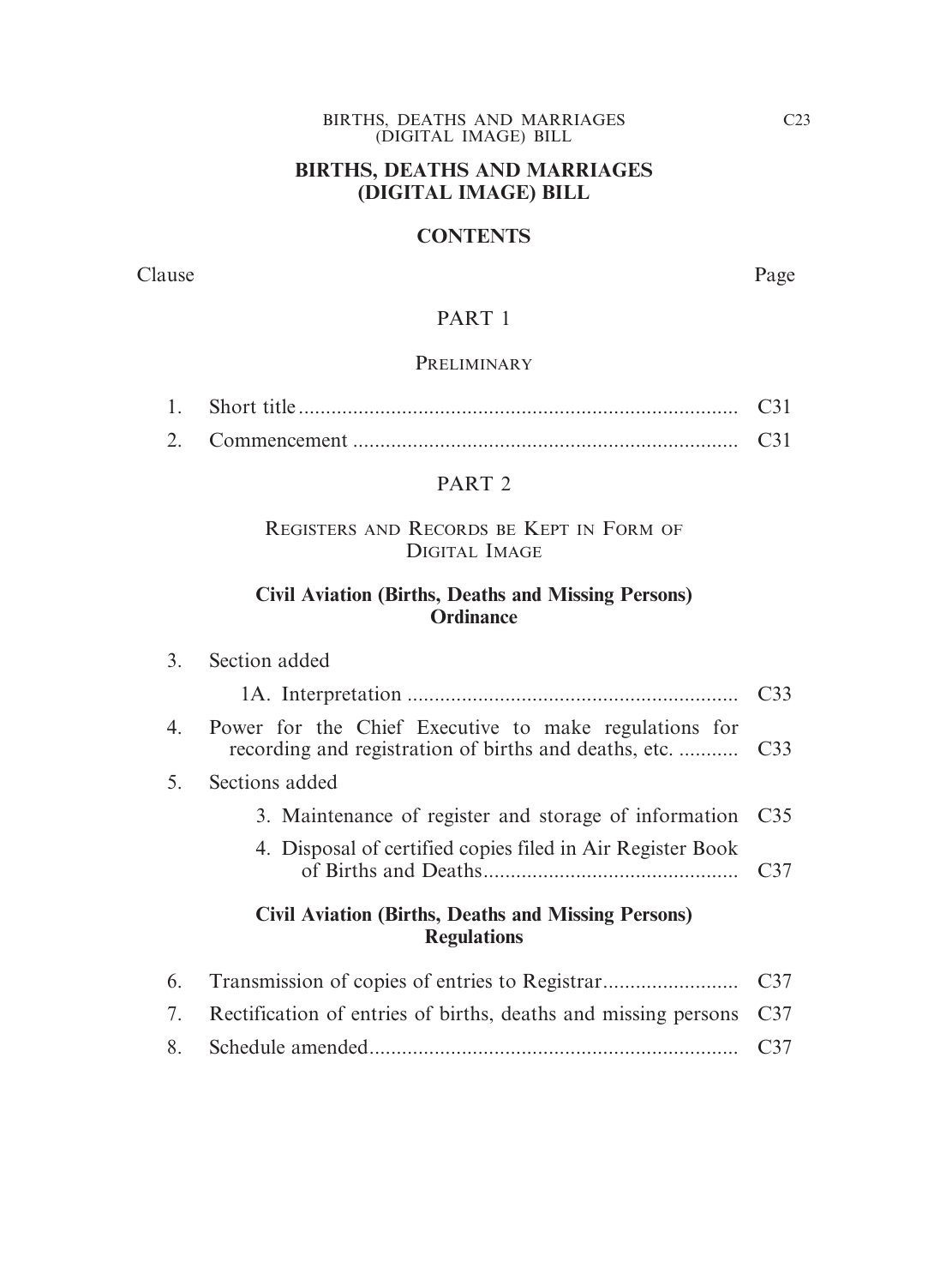#### Clause Page

# **Births and Deaths Registration Ordinance**

| 9.  |                                                          | C39             |
|-----|----------------------------------------------------------|-----------------|
| 10. |                                                          | C <sub>39</sub> |
| 11. |                                                          | C39             |
| 12. |                                                          | C <sub>41</sub> |
| 13. | Registration of name of child or of alteration of name   | C <sub>41</sub> |
| 14. |                                                          | C <sub>41</sub> |
| 15. |                                                          | C <sub>41</sub> |
| 16. | Section substituted                                      |                 |
|     | 32. Disposal of documents when recorded in form of       | C41             |
| 17. |                                                          | C43             |
|     | <b>Birth Certificate (Shortened Form) Regulations</b>    |                 |
| 18. |                                                          | 403             |
|     | <b>Births Registration (Special Registers) Ordinance</b> |                 |
| 19. |                                                          | 403             |
| 20. | Section substituted                                      |                 |
|     | 4. Maintenance of registers and storage of information   | C <sub>45</sub> |
| 21. | Section added                                            |                 |
|     |                                                          |                 |
| 22. | Section added                                            |                 |
|     |                                                          | C47             |
| 23. |                                                          | C <sub>49</sub> |
| 24. |                                                          | C <sub>49</sub> |
| 25. |                                                          | C <sub>49</sub> |
| 26. |                                                          | C51             |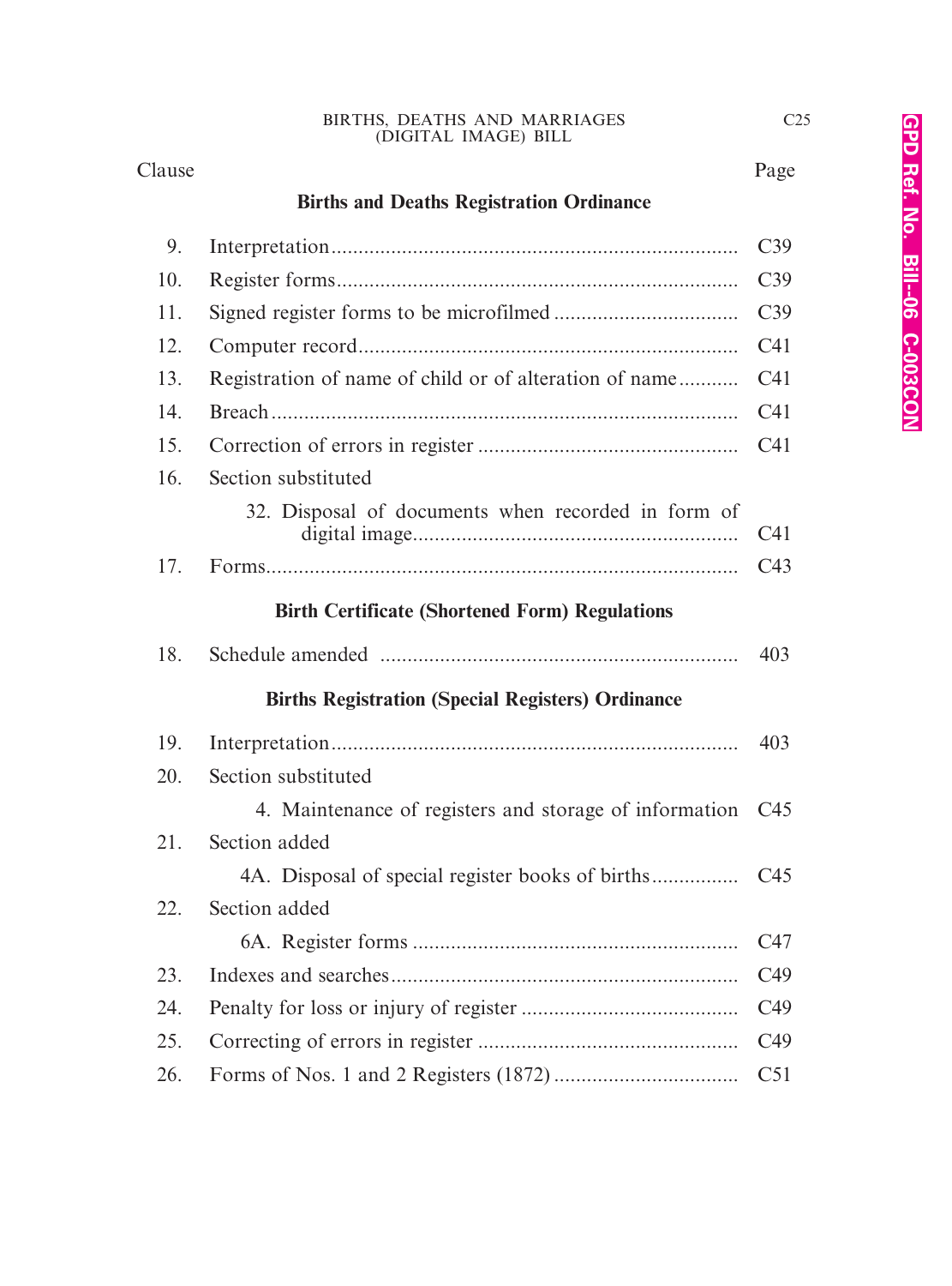| Clause |                                                          | Page            |
|--------|----------------------------------------------------------|-----------------|
| 27.    |                                                          | C51             |
| 28.    |                                                          | C51             |
| 29.    | Fees and Form of Declaration for Correction of Error     | C51             |
|        | <b>Deaths Registration (Special Registers) Ordinance</b> |                 |
| 30.    |                                                          | C <sub>53</sub> |
| 31.    | Section substituted                                      |                 |
|        | 4. Maintenance of registers and storage of information   | C53             |
| 32.    | Section added                                            |                 |
|        |                                                          | C <sub>55</sub> |
| 33.    | Section added                                            |                 |
|        |                                                          | C <sub>55</sub> |
| 34.    |                                                          | C57             |
| 35.    |                                                          | C57             |
| 36.    |                                                          | C <sub>59</sub> |
| 37.    |                                                          | C <sub>59</sub> |
| 38.    |                                                          | C <sub>59</sub> |
| 39.    | Fees and Form of Declaration for Correction of Error     | C <sub>59</sub> |
|        |                                                          |                 |

# **Marriage Ordinance**

|     | 41. Filing, exhibition and inspection of notice of intended         |  |
|-----|---------------------------------------------------------------------|--|
| 42. |                                                                     |  |
|     | 43. Effect of certificate of marriage or certified copy thereof C61 |  |
|     |                                                                     |  |
| 45. |                                                                     |  |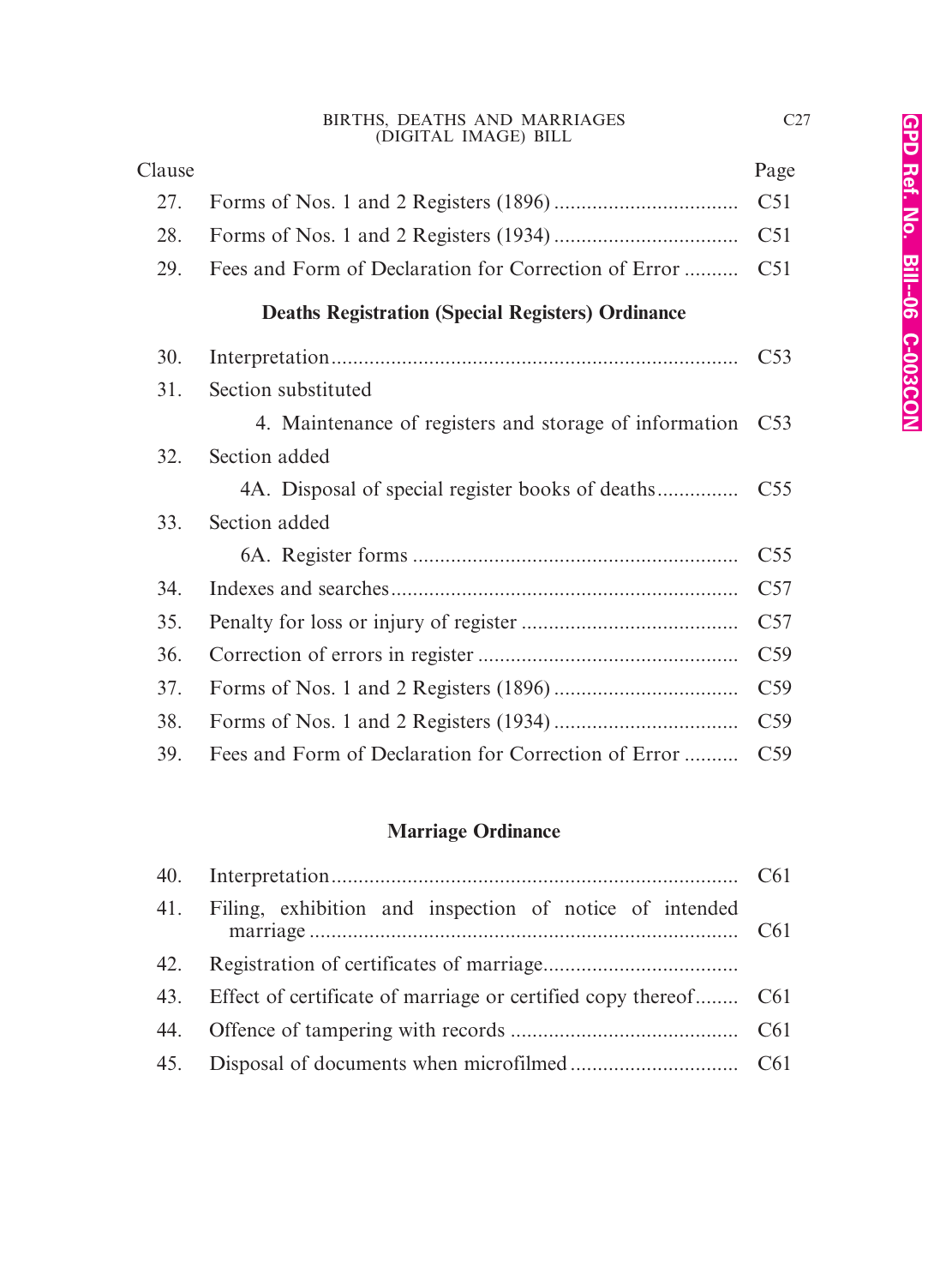#### Clause Page

C29

# **Merchant Shipping (Seafarers) Ordinance**

|     |                                                              | C63 |  |  |  |  |  |
|-----|--------------------------------------------------------------|-----|--|--|--|--|--|
| 47. | C63                                                          |     |  |  |  |  |  |
| 48. | Sections added                                               |     |  |  |  |  |  |
|     | 121A. Maintenance of register and storage of information C65 |     |  |  |  |  |  |
|     | 121B. Disposal of certified copies filed in Marine Register  |     |  |  |  |  |  |
|     | PART <sub>3</sub>                                            |     |  |  |  |  |  |
|     | AMENDMENT TO THE ELECTRONIC TRANSACTIONS                     |     |  |  |  |  |  |

(EXCLUSION) ORDER

# **Electronic Transactions (Exclusion) Order**

|  |  |  |  | 49. Provisions excluded from application of section 5 of |  |                 |  |  |
|--|--|--|--|----------------------------------------------------------|--|-----------------|--|--|
|  |  |  |  |                                                          |  | C <sub>67</sub> |  |  |

# PART 4

## CONSEQUENTIAL AMENDMENTS

## **Immigration Service Ordinance**

| 50. |  |  |  |
|-----|--|--|--|
|-----|--|--|--|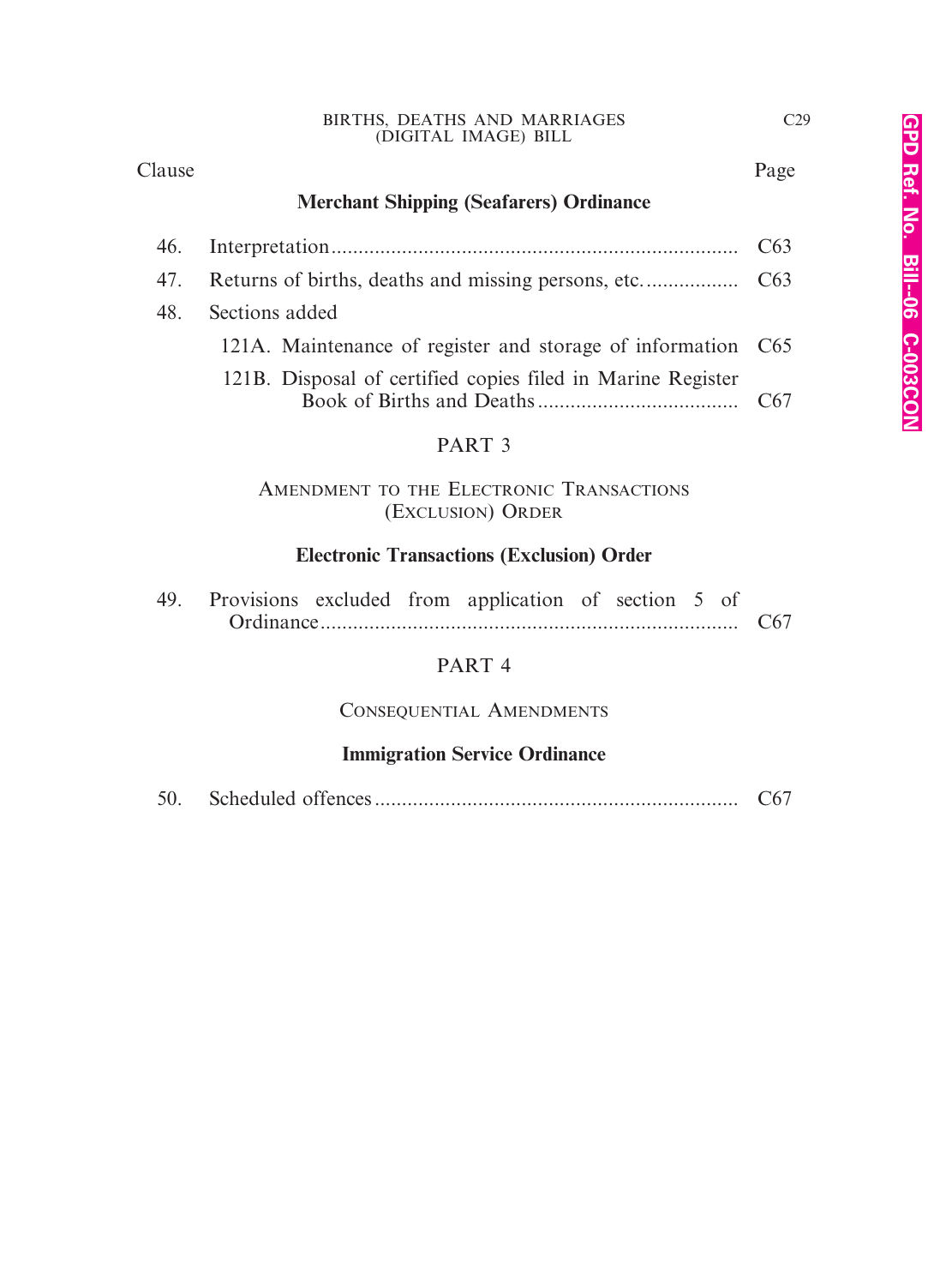# A BILL To

- (*a*) amend certain Ordinances to enable the Registrar of Births and Deaths and the Registrar of Marriages to maintain in the form of digital image certain registers and records that relate to births, deaths and marriages; and make related and consequential amendments; and
- (*b*) amend the Electronic Transactions (Exclusion) Order so that the information required to be given under section 8(1) of the Births and Deaths Registration Ordinance may be contained in an electronic record.

Enacted by the Legislative Council.

#### PART 1

#### **PRELIMINARY**

#### **1. Short title**

This Ordinance may be cited as the Births, Deaths and Marriages (Digital Image) Ordinance.

#### **2. Commencement**

This Ordinance shall come into operation on a day to be appointed by the Secretary for Security by notice published in the Gazette.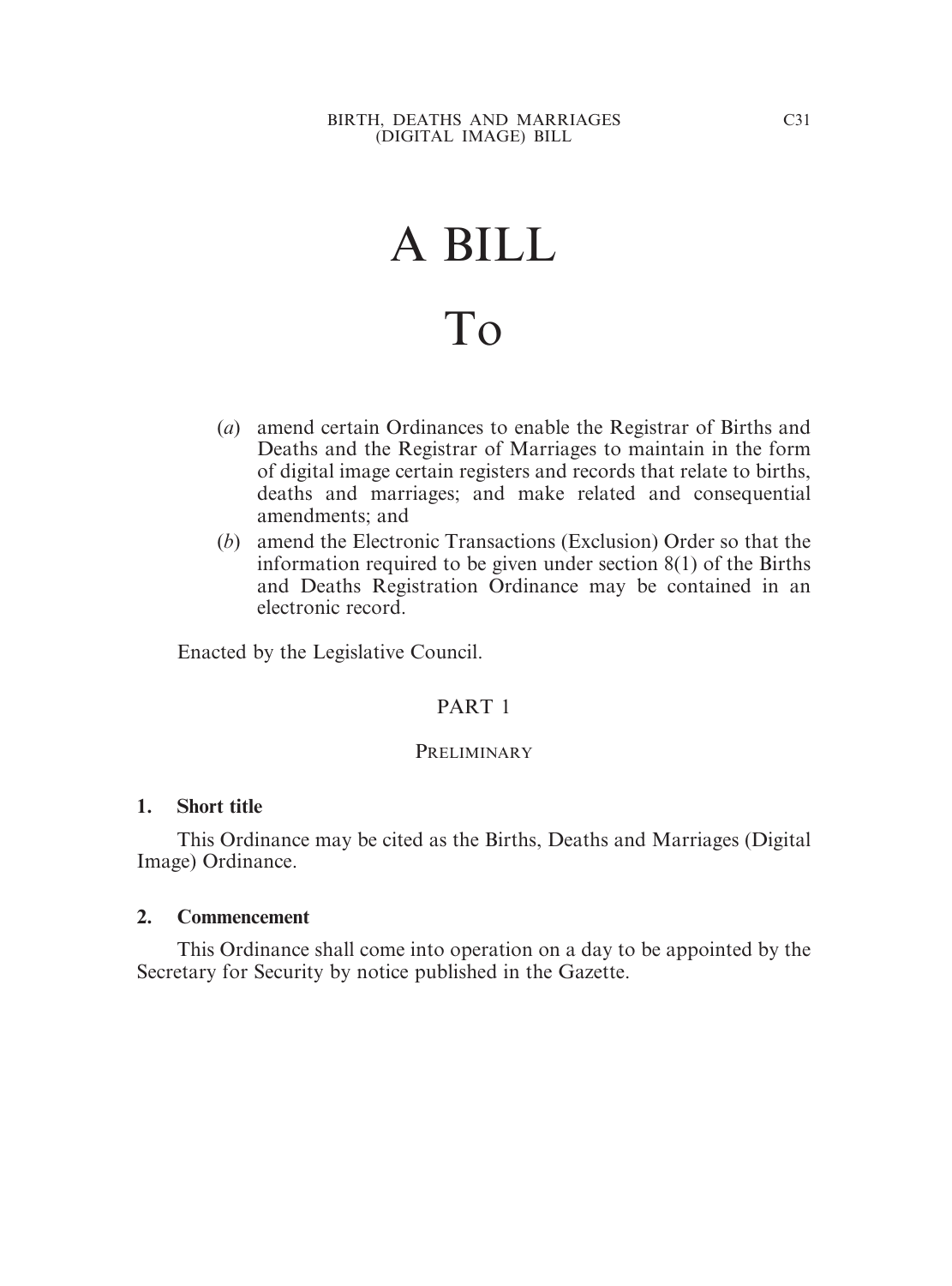# PART 2

#### REGISTERS AND RECORDS BE KEPT IN FORM OF DIGITAL IMAGE

#### **Civil Aviation (Births, Deaths and Missing Persons) Ordinance**

#### **3. Section added**

The Civil Aviation (Births, Deaths and Missing Persons) Ordinance (Cap. 173) is amended by adding—

#### "**1A. Interpretation**

In this Ordinance, unless the context otherwise requires—

- "Air Register Book of Births and Deaths" (航空生死登記簿) means the Air Register Book of Births and Deaths kept by the Registrar immediately before the commencement of the Births, Deaths and Marriages (Digital Image) Ordinance  $($  of 2006);
- "Air Register of Births and Deaths" (航空生死登記冊) means the register maintained by the Registrar under section 3(1);
- "digital image" (數碼影像), in relation to a document, means an image of the document kept on a computer system or on an electronic medium;
- "register computer" (登記電腦) means a computer forming the system of storing the particulars under sections 3 and 4;
- "Registrar" (登記官) means the Registrar of Births and Deaths, and includes any deputy registrar of births and deaths.".

## **4. Power for the Chief Executive to make regulations for recording and registration of births and deaths, etc.**

- (1) Section 2(3) is amended by repealing "of Births and Deaths".
- (2) Section 2(4) is repealed.
- (3) Section 2(5) is amended by repealing "of Births and Deaths".
- (4) Section 2(6) is repealed.

(5) Section 2(7) is amended by repealing everything after "as" and substituting—  $\frac{a}{1}$ 

> (*a*) the Air Register of Births and Deaths were a register referred to in those sections; and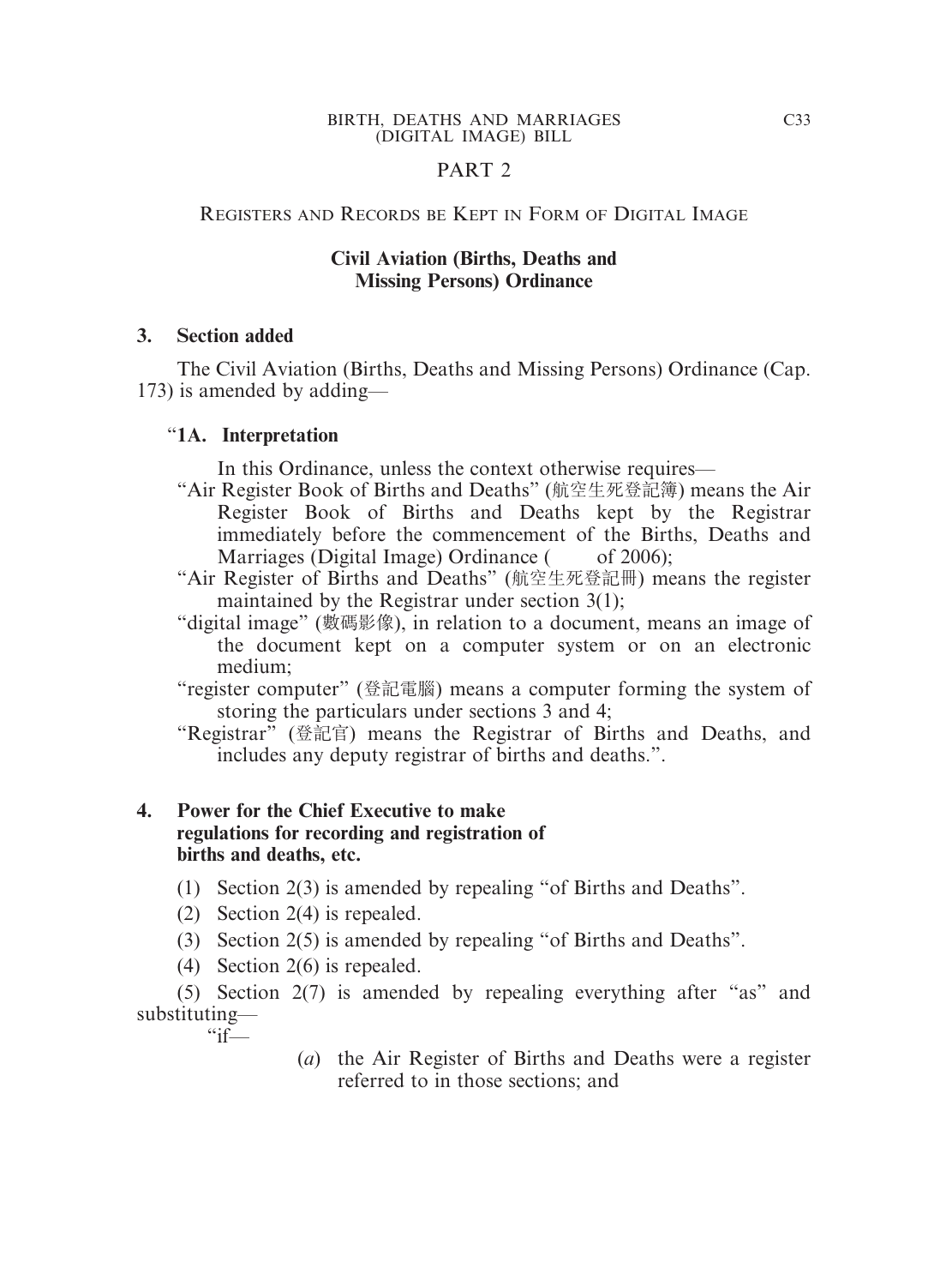- (*b*) the reference to the computer record in those sections were a reference to the database of a register computer.".
- (6) Section 2(8)(*c*) is amended by repealing "of Births and Deaths".

#### **5. Sections added**

The following are added—

## "**3. Maintenance of register and storage of information**

(1) The Registrar shall maintain a register called the Air Register of Births and Deaths.

(2) The Air Register of Births and Deaths shall be compiled from the certified copies referred to in section 2(3) and (5) which are recorded in the form of digital image in accordance with this section.

(3) The Registrar shall, on receipt of any of the certified copies referred to in section 2(3), cause—

- (*a*) the certified copy to be recorded in the form of digital image; and
- (*b*) the particulars contained in the certified copy to be stored in the database of a register computer in the form of data which are capable of being retrieved and reproduced in a legible form.

(4) The Registrar shall, on receipt of a certified copy of any corrected or amended entry referred to in section 2(5), cause—

- (*a*) the certified copy to be recorded in the form of digital image and substituted for the corresponding digital image kept in the Air Register of Births and Deaths; and
- (*b*) the particulars contained in the certified copy to be—
	- (i) stored in the manner described in subsection  $(3)(b)$ ; and
	- (ii) substituted for the corresponding particulars that have been so stored.

(5) Where the Registrar is aware of a clerical error in the particulars stored in the database referred to in subsection (3)(*b*), he shall cause the error to be corrected as soon as possible.

(6) The certified copies filed in the Air Register Book of Births and Deaths shall, on the commencement of the Births, Deaths and Marriages (Digital Image) Ordinance  $($  of 2006), form part of the Air Register of Births and Deaths and be recorded in the form of digital image by the Registrar.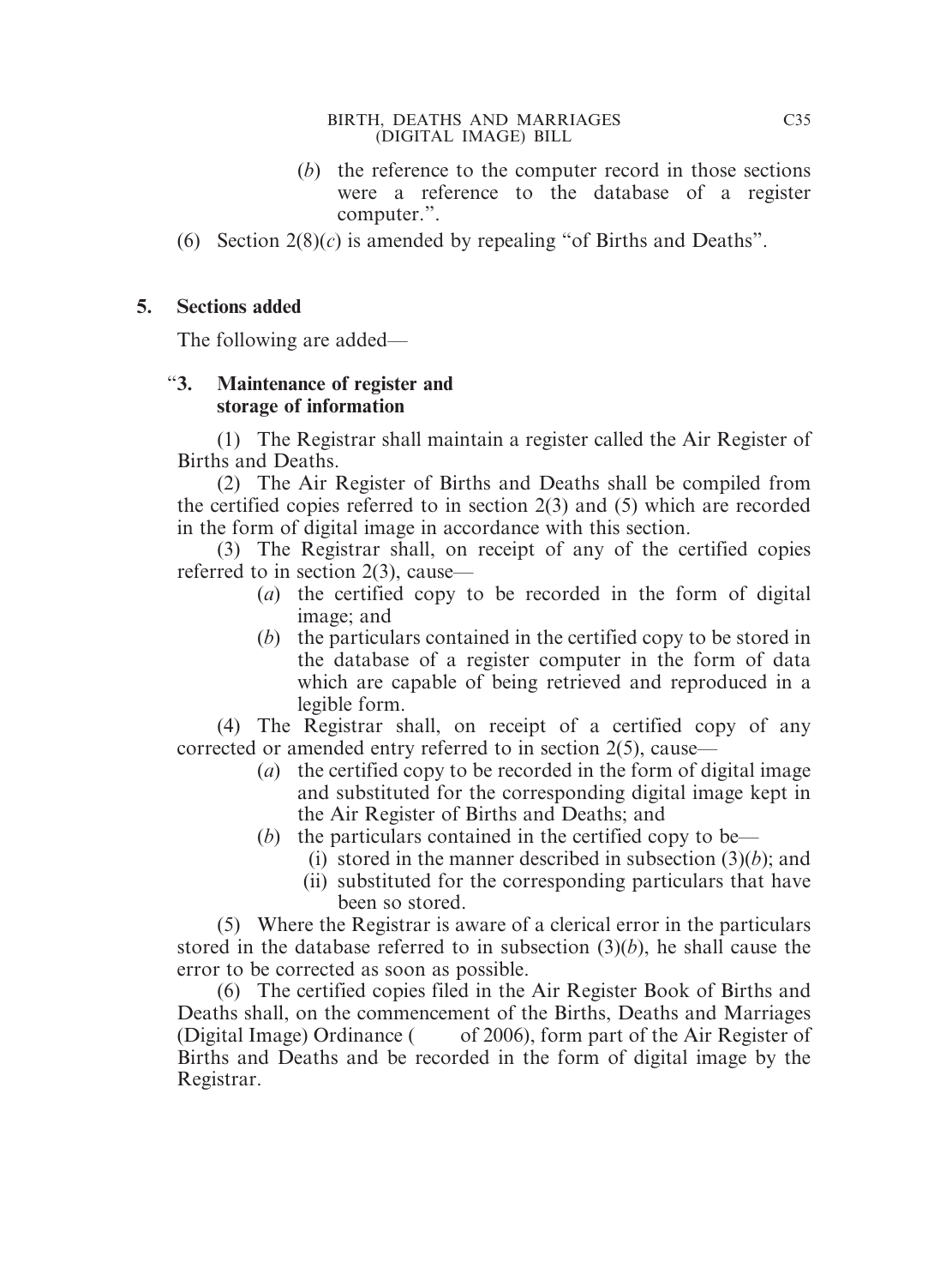(7) The Registrar shall cause the particulars contained in the certified copies referred to in subsection (6) to be stored in the manner described in subsection (3)(*b*).

#### **4. Disposal of certified copies filed in Air Register Book of Births and Deaths**

Where—

- (*a*) any certified copy filed in the Air Register Book of Births and Deaths has been recorded in the form of digital image; and
- (*b*) the particulars contained in the certified copy have been stored in the manner described in section 3(3)(*b*),

the Registrar may destroy or otherwise dispose of the certified copy in such manner as he thinks fit.".

# **Civil Aviation (Births, Deaths and Missing Persons) Regulations**

# **6. Transmission of copies of entries to Registrar**

(1) The heading of regulation 5 of the Civil Aviation (Births, Deaths and Missing Persons) Regulations (Cap. 173 sub. leg. A) is amended, in the Chinese text, by repealing "**生死**".

(2) Regulation 5 is amended by repealing "of Births and Deaths".

# **7. Rectification of entries of births, deaths and missing persons**

- (1) Regulation 7(1B) is amended by repealing "of Births and Deaths".
- (2) Regulation 7(2) is amended by repealing "of Births and Deaths".

# **8. Schedule amended**

The Schedule is amended, in Forms 3, 4 and 5, by repealing "19......" and substituting "......".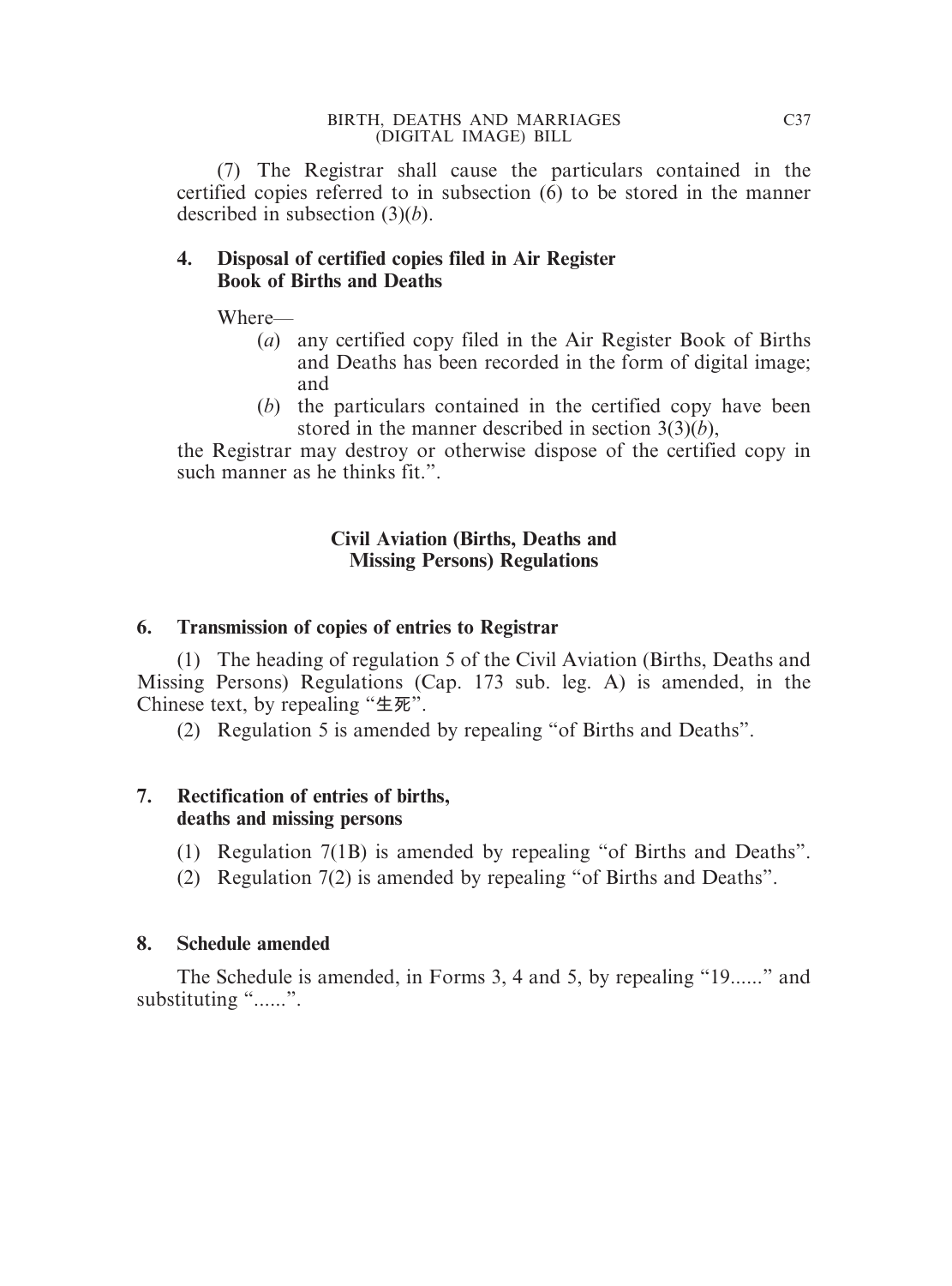#### **Births and Deaths Registration Ordinance**

#### **9. Interpretation**

(1) Section 2(1) of the Births and Deaths Registration Ordinance (Cap. 174) is amended, in the definition of "經簽署登記表格", in the Chinese text, by repealing "表格。" and substituting "表格;".

- (2) Section 2(1) is amended by adding—
	- ""digital image" (數碼影像), in relation to a document, means an image of the document kept on a computer system or on an electronic medium;".

#### **10. Register forms**

- (1) Section 4(1) is amended by repealing "printed and".
- (2) Section 4(4) is repealed and the following substituted—
	- "(4) (*a*) The Registrar may cause the register books, whether in the form of paper or microfilm, or any part of them to be recorded in the form of digital image, and for the purposes of subsection  $(3)(a)$ , the register books, whether in the form of paper or microfilm, or such part of them as the Registrar sees fit may be kept in the form of digital image.
		- (*b*) The births register and the deaths register shall be compiled from signed register forms which are recorded in the form of digital image in accordance with section 5.".

#### **11. Signed register forms to be microfilmed**

(1) The heading of section 5 is amended, by repealing "**microfilmed**" and substituting "**recorded in form of digital image**".

(2) Section 5(1) is amended by repealing "on microfilm" and substituting "in the form of digital image".

(3) Section 5(2) is amended by repealing "on microfilm" and substituting "in the form of digital image".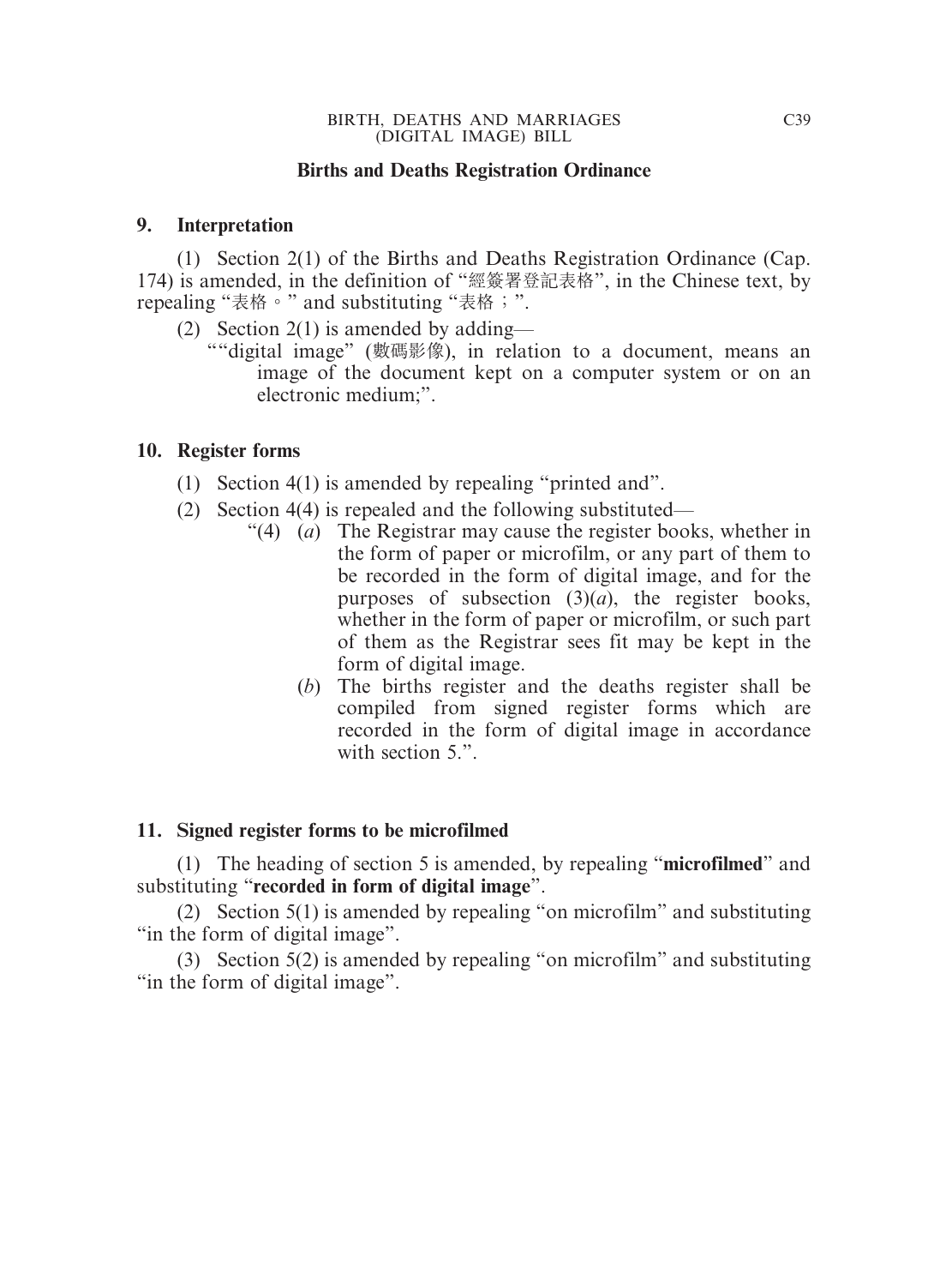# **12. Computer record**

Section 5A(2) is amended, in the Chinese text, by repealing everything after "情以" and substituting "儲存在登記電腦的數據庫中的數據形式記錄,而該 數據須能以可閱讀形式檢索和重現。".

# **13. Registration of name of child or of alteration of name**

(1) Section 13(5) is repealed.

(2) Section 13(6) is amended by repealing "microfilmed" and substituting "recorded in the form of digital image".

(3) Section 13(6) is amended by repealing everything after "shall be" and substituting "recorded on the relevant digital image.".

(4) Section 13(7) is repealed and the following substituted—

"(7) Where subsection  $(2)(b)$  applies, the Registrar shall cause the alteration or addition of name (as may be appropriate) to be recorded on the relevant digital image.".

# **14. Breach**

(1) Section  $25(c)(ii)$  is amended, in the Chinese text, by repealing " $\mathbb{R}$ <sup>\*</sup>  $\mathbb{R}$ 許" and substituting ", 或不小心地容許".

(2) Section  $25(c)(iii)$  is amended by adding "a" before "legible".

# **15. Correction of errors in register**

Section 27(2) and (3) is repealed.

# **16. Section substituted**

Section 32 is repealed and the following substituted—

# "**32. Disposal of documents when recorded in form of digital image**

- (1) Where—
	- (*a*) any signed register form has been recorded in the form of digital image; and
	- (*b*) the particulars contained in the form have been recorded in the computer record,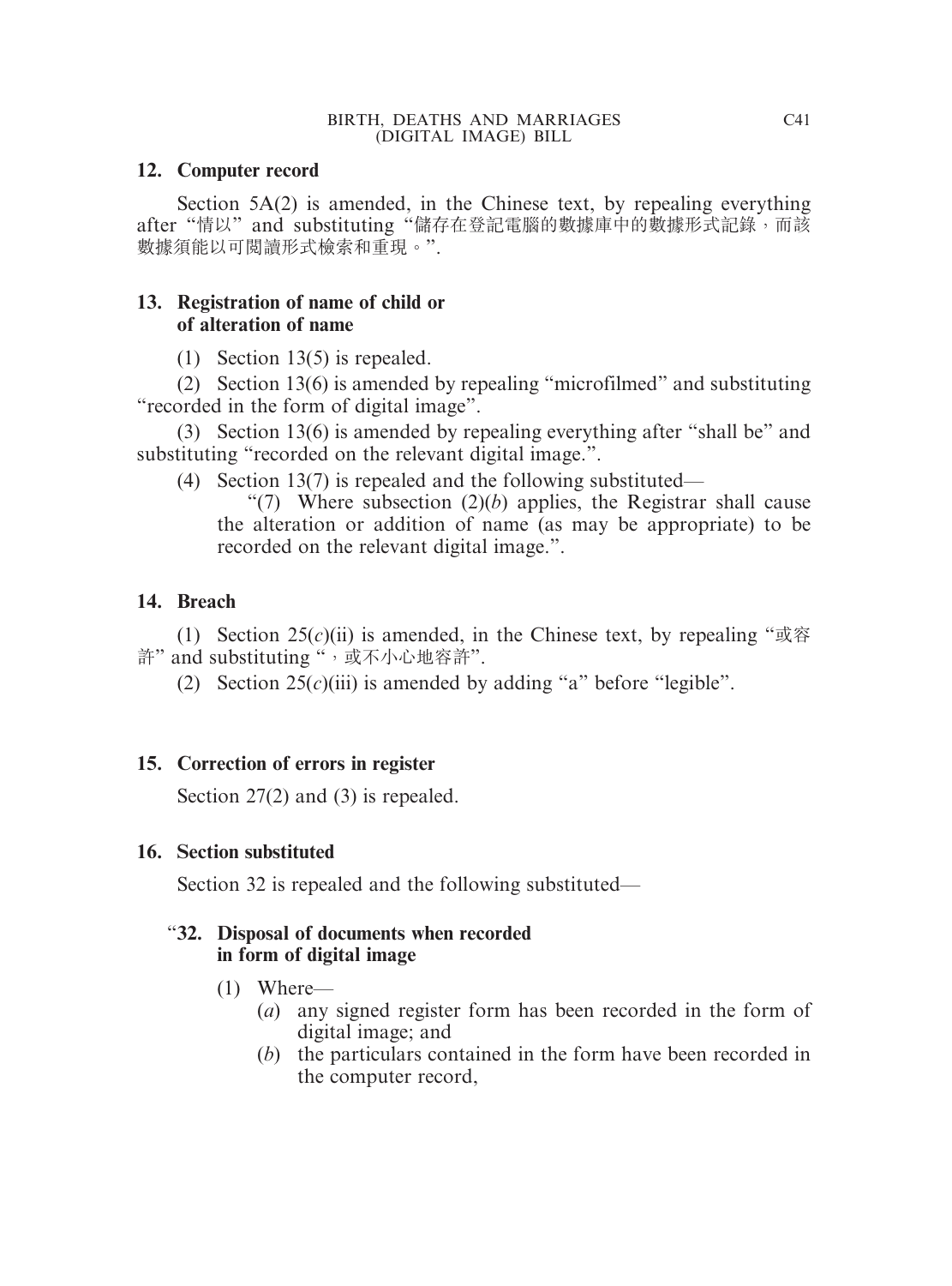the Registrar may destroy or otherwise dispose of the form, and any microfilm on which it is recorded, in such manner as he thinks fit.

(2) Where any register book or any part of it has been recorded in the form of digital image, the Registrar may destroy or otherwise dispose of the register book or such part of it (as the case may be), and any microfilm on which the register book or such part of it (as the case may be) is recorded, in such manner as he thinks fit.".

#### **17. Forms**

(1) The Second Schedule is amended, in Forms 1, 2, 4, 5, 6, 7, 8, 9, 10, 11 and 13, by repealing "19" wherever it appears.

(2) The Second Schedule is amended, in Forms 15, 16 and 17, by repealing ", 19" and substituting ",".

(3) The Second Schedule is amended in Form 18, by repealing "*19*" wherever it appears.

(4) The Second Schedule is amended in Form 19, by repealing "19......" where it twice appears and substituting "......".

# **Birth Certificate (Shortened Form) Regulations**

#### **18. Schedule amended**

The Schedule to the Birth Certificate (Shortened Form) Regulations (Cap. 174 sub. leg. A) is amended by repealing "19" where it twice appears.

# **Births Registration (Special Registers) Ordinance**

#### **19. Interpretation**

(1) Section 2 of the Births Registration (Special Registers) Ordinance (Cap. 175) is amended, in the definition of "Registrar", by adding ", and includes any deputy registrar of births and deaths" after "Deaths".

- (2) Section 2 is amended by adding—
	- ""digital image" (數碼影像), in relation to a document, means an image of the document kept on a computer system or on an electronic medium;
		- "register computer" (登記電腦) means a computer forming the system of storing the particulars under sections 4 and 6A;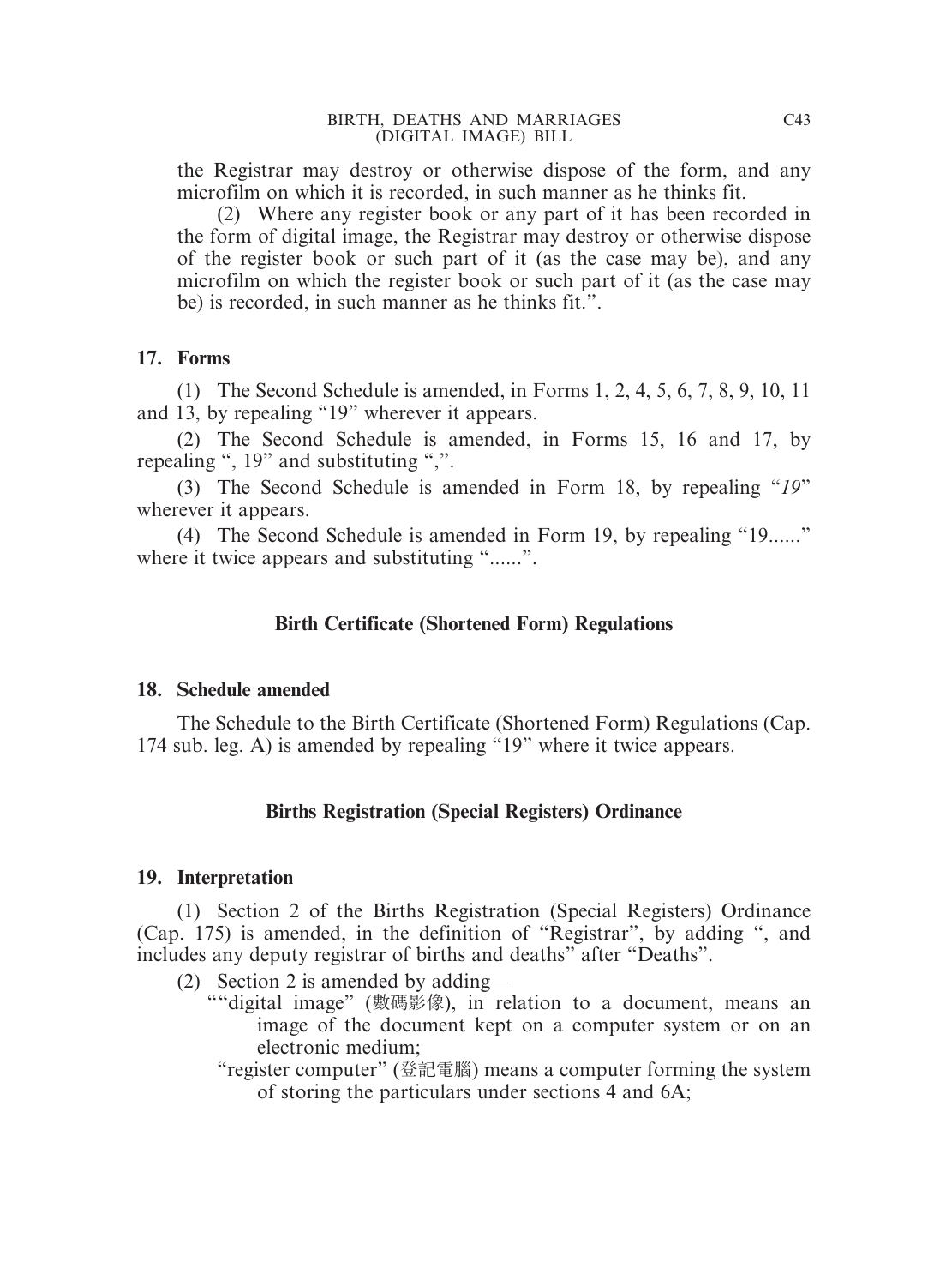"signed register form" (經簽署登記表格) means a register form completed and signed under section 6A;

"special register books of births" (特設出生登記簿) means the special register books of births kept by the Registrar immediately before the commencement of the Births, Deaths and Marriages (Digital Image) Ordinance  $($  of 2006);".

#### **20. Section substituted**

Section 4 is repealed and the following substituted—

## "**4. Maintenance of registers and storage of information**

- (1) The Registrar shall maintain the following registers—
	- (*a*) No. 1 register (1872) in Form 1 in the Second Schedule;
	- (*b*) No. 2 register (1872) in Form 2 in the Second Schedule;
	- (*c*) No. 1 register (1896) in Form 1 in the Third Schedule;
	- (*d*) No. 2 register (1896) in Form 2 in the Third Schedule;
	- (*e*) No. 1 register (1934) in Form 1 in the Fourth Schedule; and
	- (*f*) No. 2 register (1934) in Form 2 in the Fourth Schedule.

(2) The registers shall be kept in the form of digital image in the general register office.

(3) On the commencement of the Births, Deaths and Marriages (Digital Image) Ordinance ( of 2006), the special register books of births shall form part of the registers maintained by the Registrar under this section and be recorded in the form of digital image by the Registrar.

(4) The Registrar shall cause the particulars of the entries contained in the special register books of births to be stored in the manner described in section  $6A(3)(b)$ .".

## **21. Section added**

The following is added—

## "**4A. Disposal of special register books of births**

Where—

(*a*) the special register books of births or any part of them has been recorded in the form of digital image; and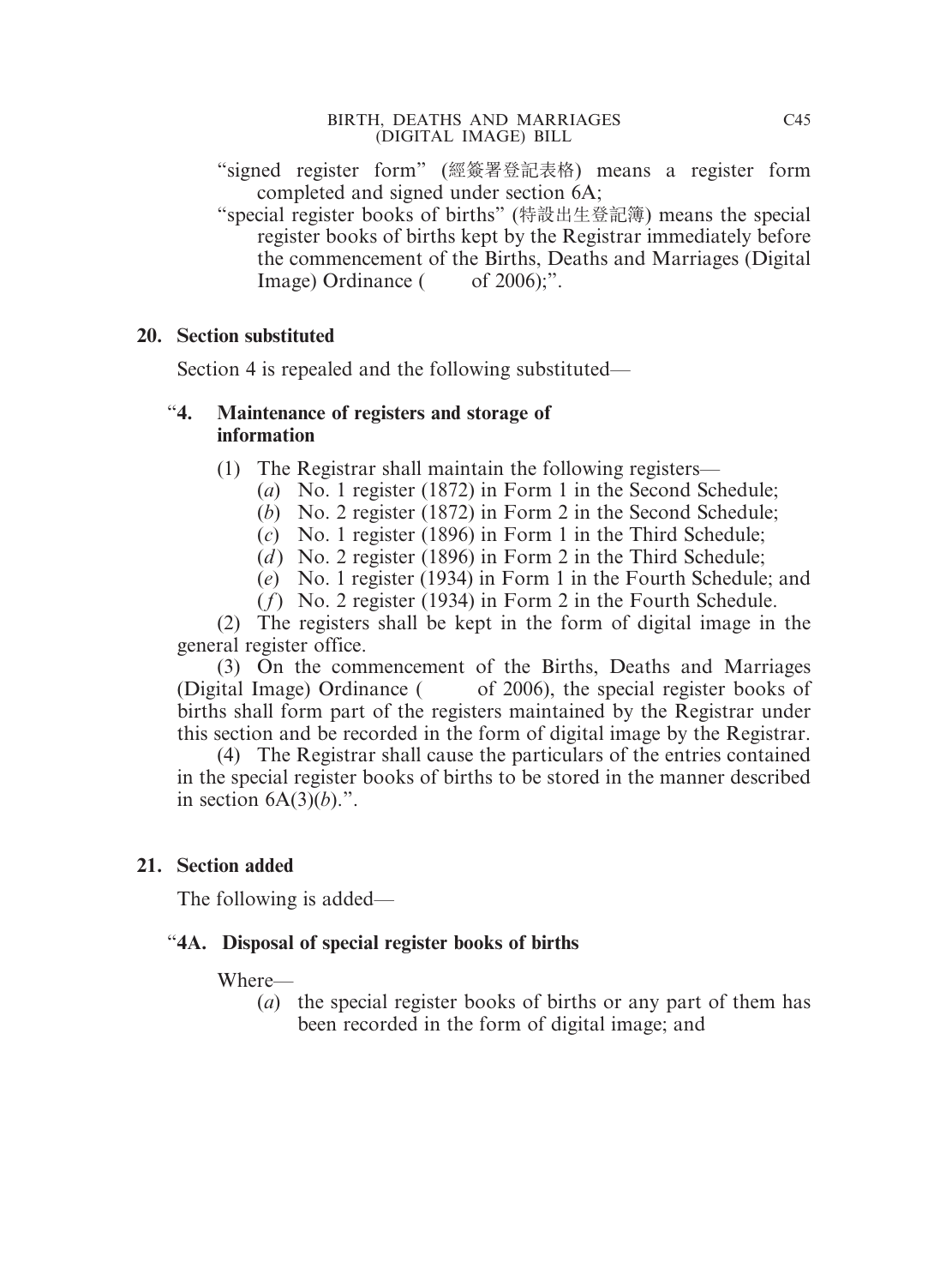(*b*) the particulars of the entries contained in such register books or such part of them have been stored in the manner described in section 6A(3)(*b*),

the Registrar may destroy or otherwise dispose of such register books or such part of them (as the case may be) in such manner as he thinks fit.".

#### **22. Section added**

The following is added—

## "**6A. Register forms**

(1) The Registrar shall, before registering a birth under section 5 or 6, arrange for a register form to be—

- (*a*) completed; and
- (*b*) signed by the person who requires such registration.
- (2) The register form shall—
	- (*a*) (in the case of a registration under section 5(1)) contain such particulars as set out in Form 1 in the Second Schedule;
	- (*b*) (in the case of a registration under section 5(2)) contain such particulars as set out in Form 1 in the Third Schedule;
	- (*c*) (in the case of a registration under section 5(3)) contain such particulars as set out in Form 1 in the Fourth Schedule;
	- (*d*) (in the case of a registration under section  $6(1)$ ) contain such particulars as set out in Form 2 in the Second Schedule;
	- (*e*) (in the case of a registration under section 6(2)) contain such particulars as set out in Form 2 in the Third Schedule;
	- (*f*) (in the case of a registration under section 6(3)) contain such particulars as set out in Form 2 in the Fourth Schedule.

(3) The Registrar shall, on registration of a birth under section 5 or 6, cause—

- (*a*) the signed register form that relates to the birth to be recorded in the form of digital image; and
- (*b*) the particulars contained in the form to be stored in the database of a register computer in the form of data which are capable of being retrieved and reproduced in a legible form.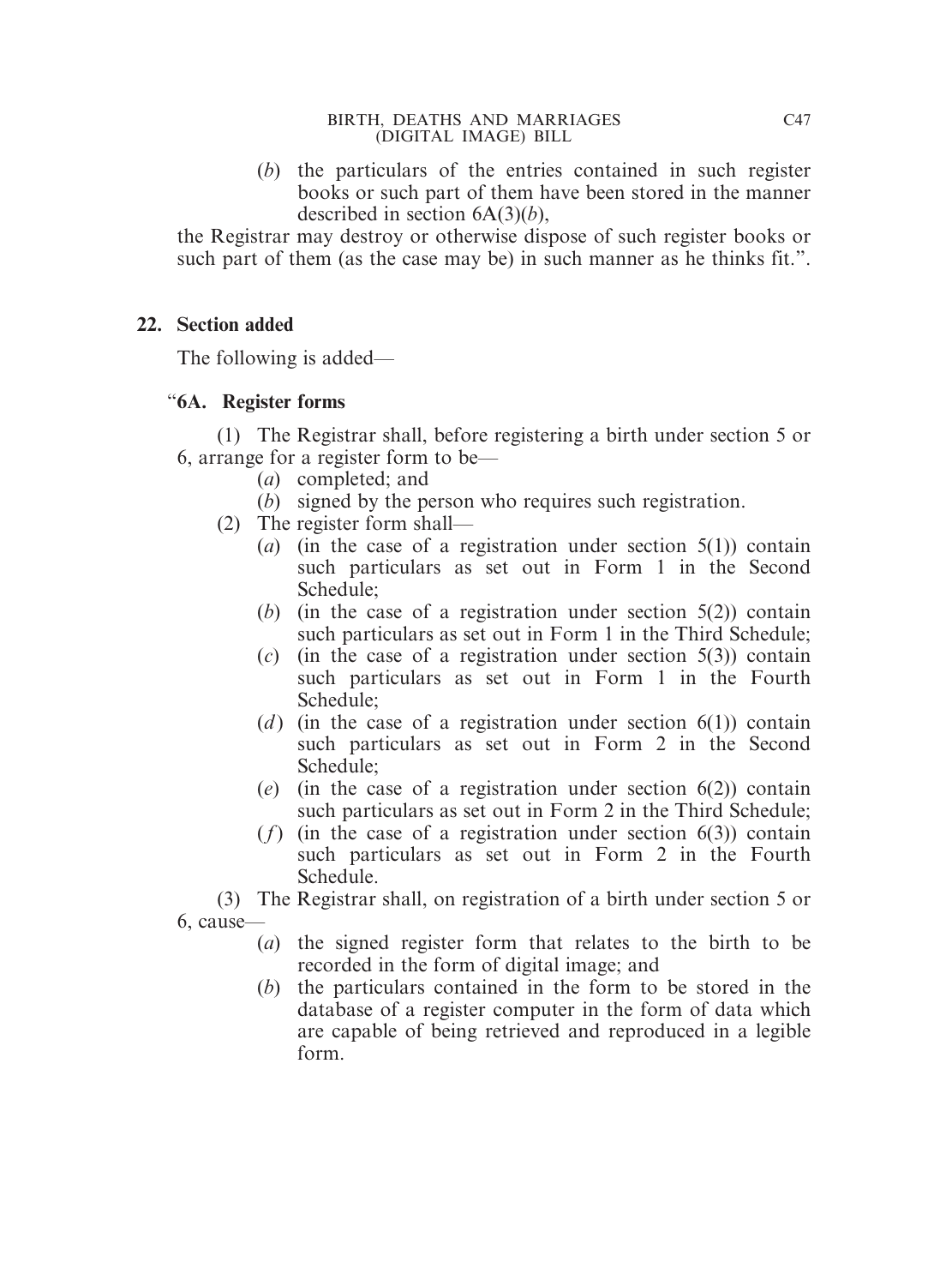(4) The image recorded in accordance with subsection (3)(*a*) shall form part of the relevant register in which the birth shall be registered.".

#### **23. Indexes and searches**

- (1) Section 7 is amended by renumbering it as section 7(1).
- (2) Section 7 is amended by adding—

"(2) If the particulars of an entry have been stored in the manner described in section 6A(3)(*b*), the Registrar may cause to be produced a copy of such entry by using such particulars, and the copy so produced, if certified and sealed (or stamped) in accordance with subsection (1), shall be deemed to be a certified copy of such entry in the special register of births.".

# **24. Penalty for loss or injury of register**

- (1) The heading of section 10 is repealed and the following substituted— "**Offences and penalties**".
- (2) Section 10 is amended by renumbering it as section 10(1).
- (3) Section  $10(1)$  is amended by adding "or access to" after "custody of".

(4) Section 10(1) is amended by repealing "shall be deemed to have committed a breach of the provisions of this Ordinance" and substituting "or possession commits an offence".

(5) Section 10 is amended by adding—

"(2) Any person who having the custody of or access to the database referred to in section 6A(3)(*b*)—

- (*a*) alters any data in the database or allows such data to be altered, other than for the purpose of carrying out duties under this Ordinance;
- (*b*) carelessly loses or damages any data in the database or allows such data to be lost or damaged; or
- (*c*) otherwise tampers with the database so that the data contained in it or any part of such data becomes incapable of being retrieved or reproduced in a legible form,

commits an offence and shall be liable on summary conviction to a fine at level 1 or to imprisonment for 6 months.".

# **25. Correcting of errors in register**

(1) The heading of section 12 is repealed and the following substituted— "**Correction of errors**".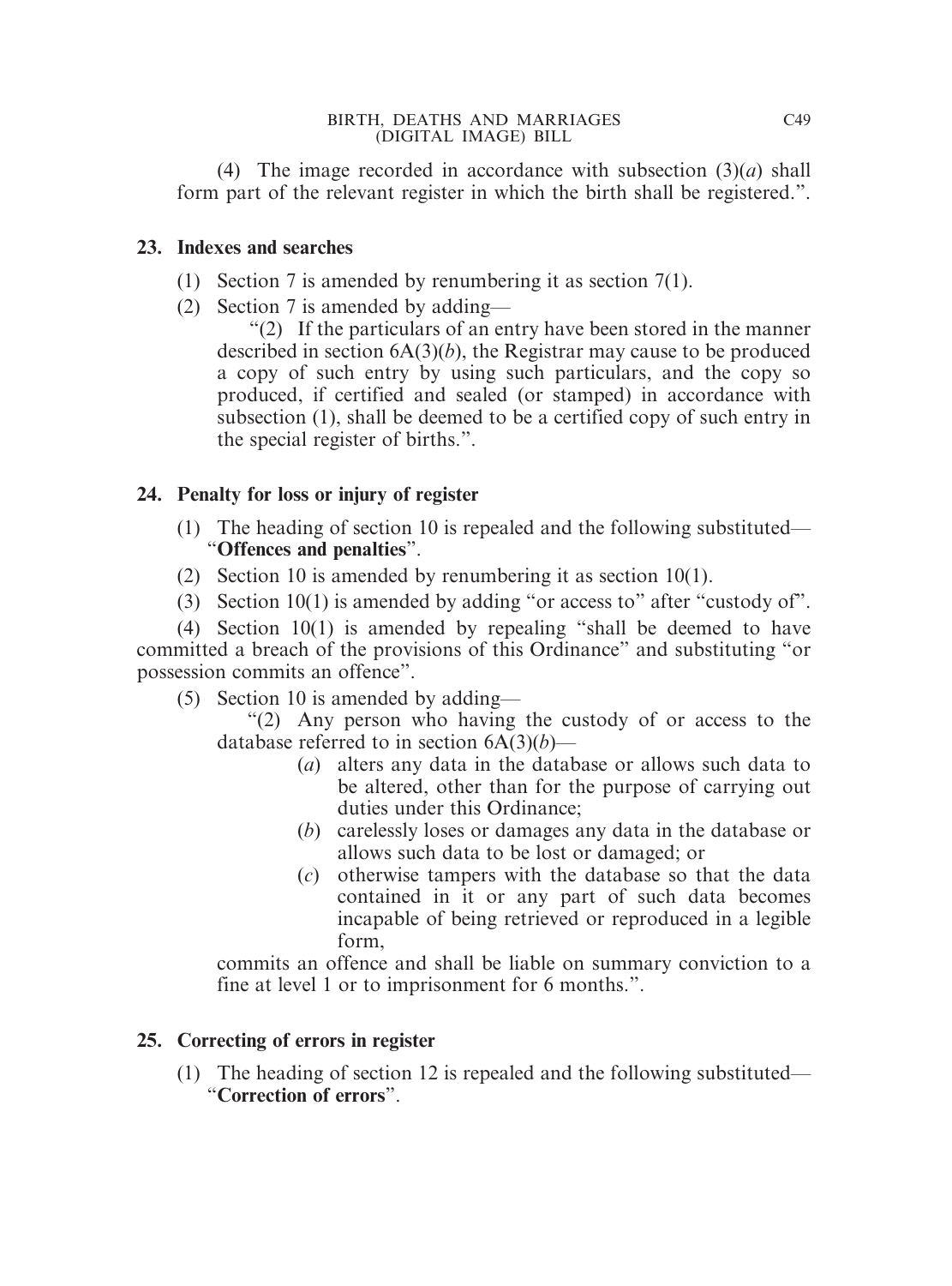- (2) Section 12 is amended by renumbering it as section 12(1).
- (3) Section 12 is amended by adding—

"(2) In relation to an entry the particulars of which have been stored in the database referred to in section  $6A(3)(b)$ —

- (*a*) where the Registrar is aware of a clerical error in such particulars, he shall correct the error as soon as possible; and
- (*b*) where an error that is corrected under subsection  $(1)(c)$ relates to the entry, the Registrar shall amend such particulars accordingly.".

# **26. Forms of Nos. 1 and 2 Registers (1872)**

The Second Schedule is amended by repealing "[s. 4]" and substituting "[ss. 4 & 6A]".

**27. Forms of Nos. 1 and 2 Registers (1896)**

(1) The Third Schedule is amended by repealing "[s. 4]" and substituting "[ss. 4  $\&$  6A]".

(2) The Third Schedule is amended, in Forms 1 and 2, by repealing "19" wherever it appears.

## **28. Forms of Nos. 1 and 2 Registers (1934)**

(1) The Fourth Schedule is amended by repealing "[s. 4]" and substituting "[ss. 4 & 6A]".

(2) The Fourth Schedule is amended, in Forms 1 and 2, by repealing "19" wherever it appears.

## **29. Fees and Form of Declaration for Correction of Error**

(1) The Fifth Schedule is amended, in Part I, in the English text, by repealing "the register books" wherever it appears and substituting "the registers".

(2) The Fifth Schedule is amended, in Part I, in item 3, in the English text, by repealing "book".

(3) The Fifth Schedule is amended, in Part II, by repealing "19" where it twice appears.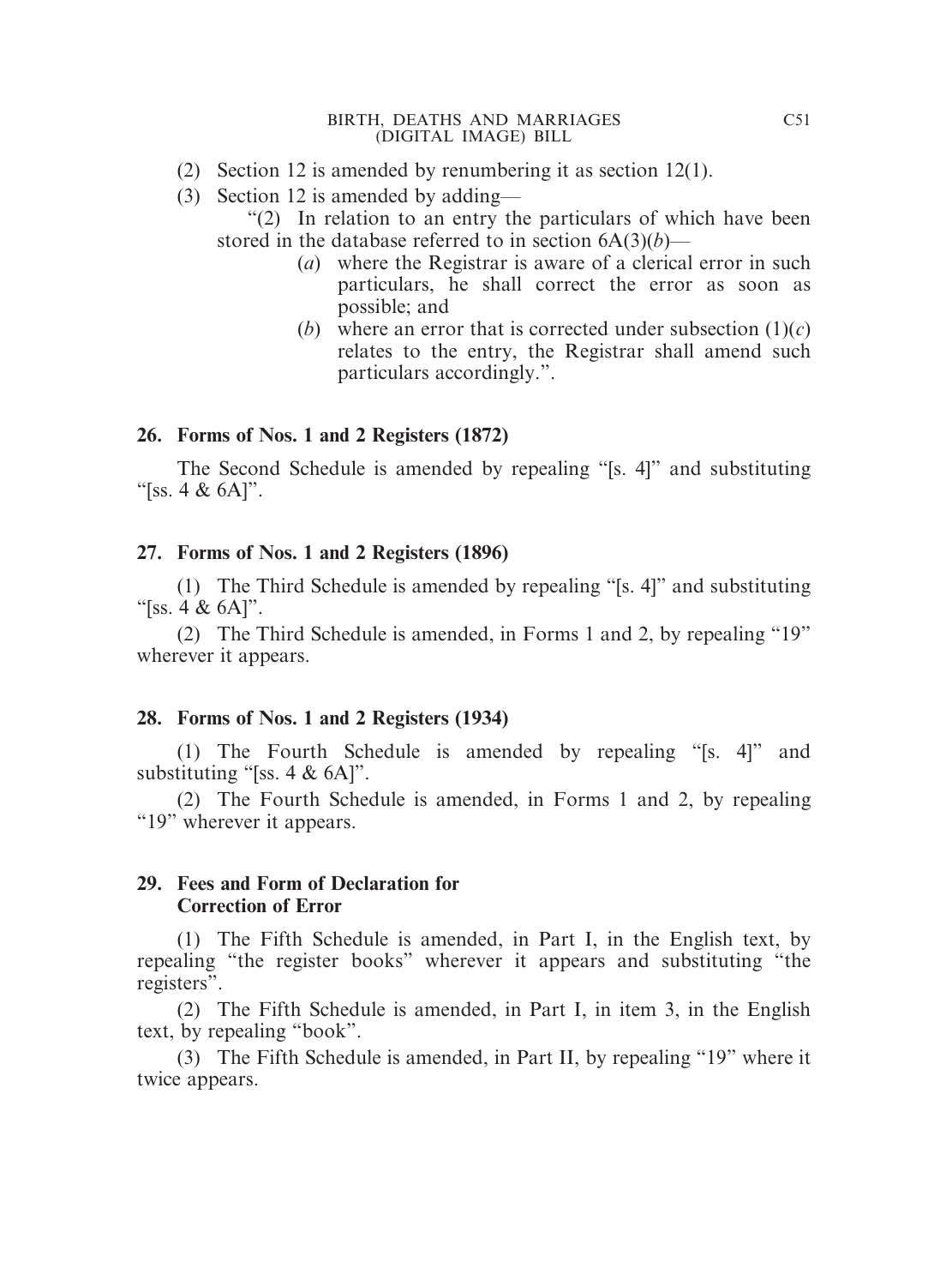#### **Deaths Registration (Special Registers) Ordinance**

#### **30. Interpretation**

(1) Section 2 of the Deaths Registration (Special Registers) Ordinance (Cap. 176) is amended, in the English text, by adding ", unless the context otherwise requires" after "In this Ordinance".

(2) Section 2 is amended, in the definition of "Registrar", by adding ", and includes any deputy registrar of births and deaths" after "Deaths".

- (3) Section 2 is amended by adding—
	- ""digital image" (數碼影像), in relation to a document, means an image of the document kept on a computer system or on an electronic medium;
		- "register computer" (登記電腦) means a computer forming the system of storing the particulars under sections 4 and 6A;
		- "signed register form" (經簽署登記表格) means a register form completed and signed under section 6A;
		- "special register books of deaths" (特設死亡登記簿) means the special register books of deaths kept by the Registrar immediately before the commencement of the Births, Deaths and Marriages (Digital Image) Ordinance  $($  of 2006);".

#### **31. Section substituted**

Section 4 is repealed and the following substituted—

#### "**4. Maintenance of registers and storage of information**

- (1) The Registrar shall maintain the following registers—
	- (*a*) No. 1 register (1896) in Form 1 in the Second Schedule;
	- (*b*) No. 2 register (1896) in Form 2 in the Second Schedule;
	- (*c*) No. 1 register (1934) in Form 1 in the Third Schedule; and
	- (*d*) No. 2 register (1934) in Form 2 in the Third Schedule.

(2) The registers shall be kept in the form of digital image in the general register office.

(3) On the commencement of the Births, Deaths and Marriages (Digital Image) Ordinance ( of 2006), the special register books of deaths shall form part of the registers maintained by the Registrar under this section and be recorded in the form of digital image by the Registrar.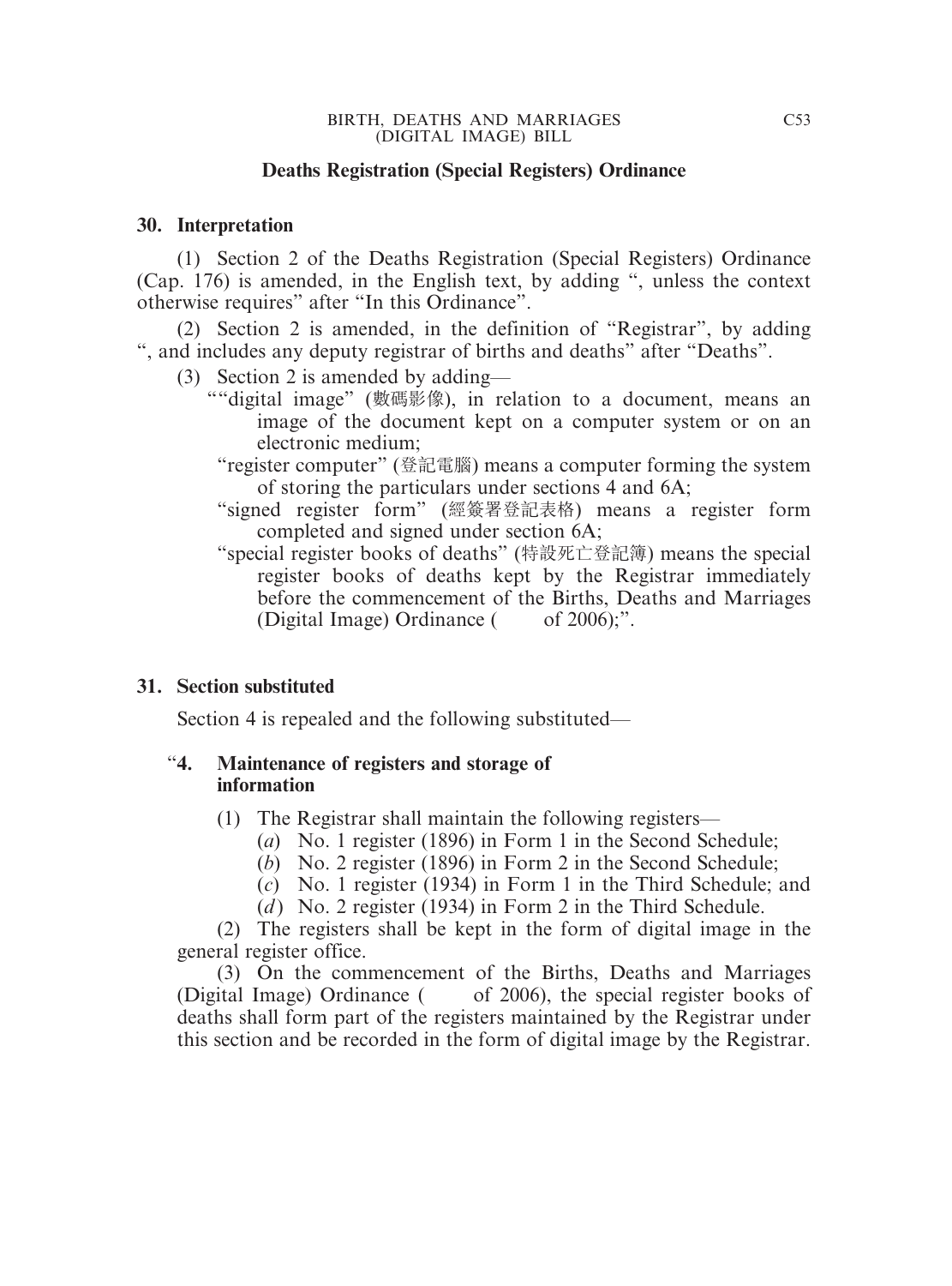(4) The Registrar shall cause the particulars of the entries contained in the special register books of deaths to be stored in the manner described in section  $6A(3)(b)$ .".

# **32. Section added**

The following is added—

# "**4A. Disposal of special register books of deaths**

## Where—

- (*a*) the special register books of deaths or any part of them has been recorded in the form of digital image; and
- (*b*) the particulars of the entries contained in such register books or such part of them have been stored in the manner described in section 6A(3)(*b*),

the Registrar may destroy or otherwise dispose of such register books or such part of them (as the case may be) in such manner as he thinks fit.".

## **33. Section added**

The following is added—

# "**6A. Register forms**

(1) The Registrar shall, before registering a death under section 5 or 6, arrange for a register form to be—

- (*a*) completed; and
- (*b*) signed by the person who requires such registration.
- (2) The register form shall—
	- (*a*) (in the case of a registration under section 5(1)) contain such particulars as set out in Form 1 in the Second Schedule;
	- (*b*) (in the case of a registration under section 5(2)) contain such particulars as set out in Form 1 in the Third Schedule;
	- (*c*) (in the case of a registration under section 6(1)) contain such particulars as set out in Form 2 in the Second Schedule;
	- (*d*) (in the case of a registration under section  $6(2)$ ) contain such particulars as set out in Form 2 in the Third Schedule.

(3) The Registrar shall, on registration of a death under section 5 or 6, cause—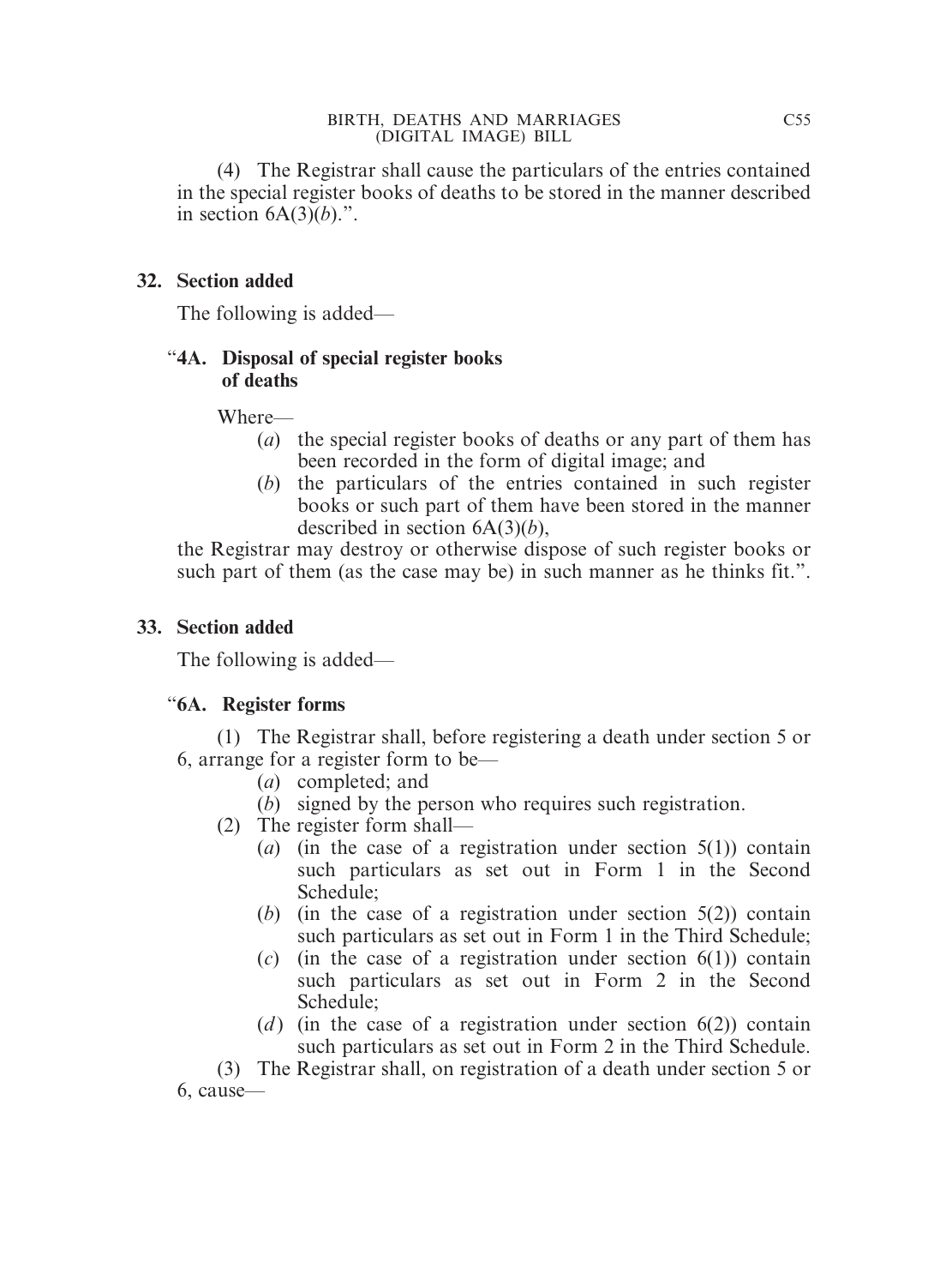- (*a*) the signed register form that relates to the death to be recorded in the form of digital image; and
- (*b*) the particulars contained in the form to be stored in the database of a register computer in the form of data which are capable of being retrieved and reproduced in a legible form.

(4) The image recorded in accordance with subsection (3)(*a*) shall form part of the relevant register in which the death shall be registered.".

## **34. Indexes and searches**

- (1) Section 7 is amended by renumbering it as section 7(1).
- (2) Section 7 is amended by adding—

"(2) If the particulars of an entry have been stored in the manner described in section 6A(3)(*b*), the Registrar may cause to be produced a copy of such entry by using such particulars, and the copy so produced, if certified and sealed (or stamped) in accordance with subsection (1), shall be deemed to be a certified copy of such entry in the special register of deaths.".

# **35. Penalty for loss or injury of register**

- (1) The heading of section 10 is repealed and the following substituted— "**Offences and penalties**".
- (2) Section 10 is amended by renumbering it as section 10(1).
- (3) Section  $10(1)$  is amended by adding "or access to" after "custody of".

(4) Section 10(1) is amended by repealing "shall be deemed to have committed a breach of the provisions of this Ordinance" and substituting "or possession commits an offence".

- (5) Section 10 is amended by adding—
	- "(2) Any person who having the custody of or access to the database referred to in section 6A(3)(*b*)—
		- (*a*) alters any data in the database or allows such data to be altered, other than for the purpose of carrying out duties under this Ordinance;
		- (*b*) carelessly loses or damages any data in the database or allows such data to be lost or damaged; or
		- (*c*) otherwise tampers with the database so that the data contained in it or any part of such data becomes incapable of being retrieved or reproduced in a legible form,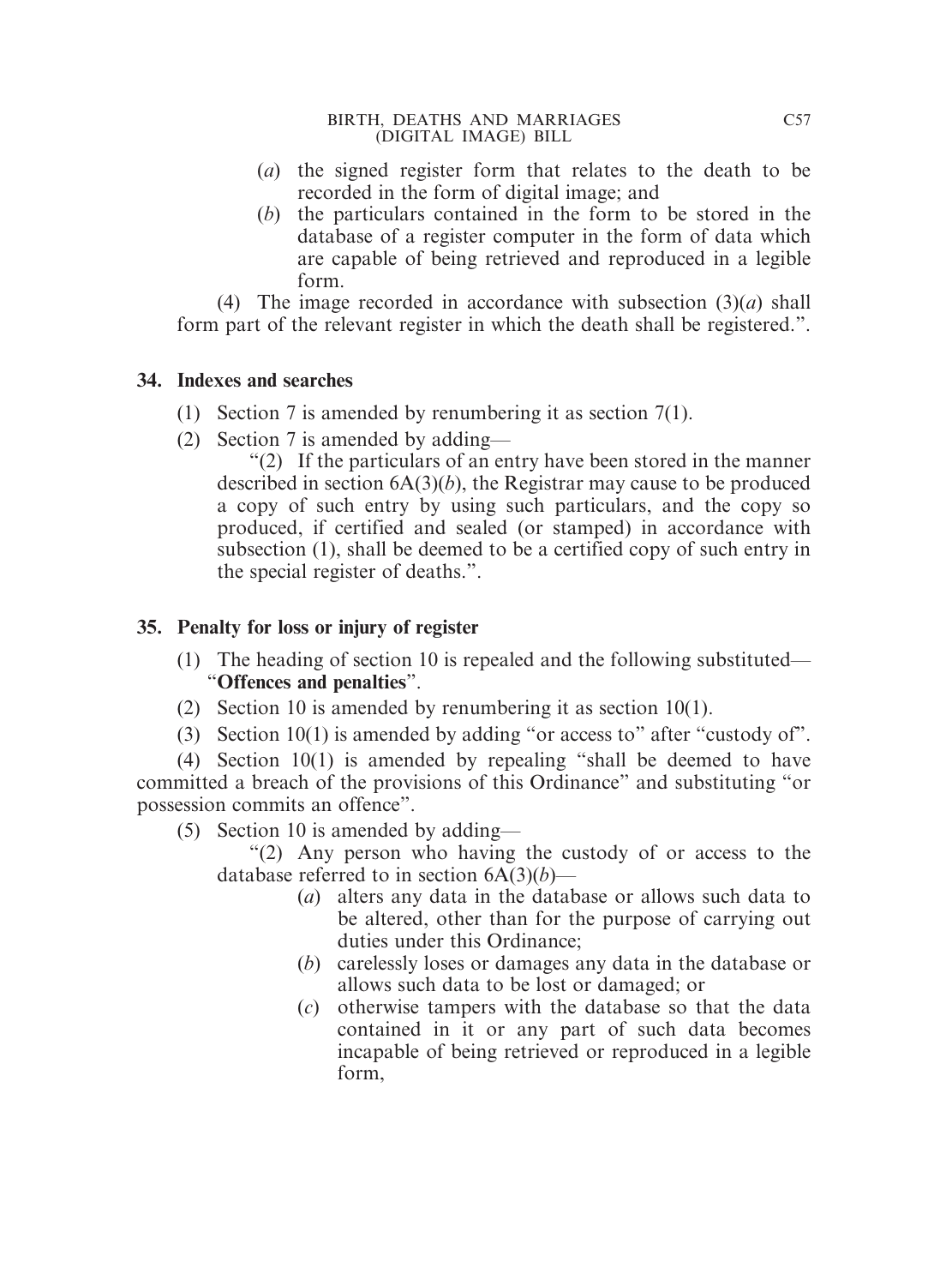commits an offence and shall be liable on summary conviction to a fine at level 1 or to imprisonment for 6 months.".

#### **36. Correction of errors in register**

- (1) The heading of section 12 is amended by repealing "**in register**".
- (2) Section 12 is amended by renumbering it as section 12(1).
- (3) Section 12 is amended by adding—

"(2) In relation to an entry the particulars of which have been stored in the database referred to in section 6A(3)(*b*)—

- (*a*) where the Registrar is aware of a clerical error in such particulars, he shall correct the error as soon as possible; and
- (*b*) where an error that is corrected under subsection  $(1)(c)$ relates to the entry, the Registrar shall amend such particulars accordingly.".

## **37. Forms of Nos. 1 and 2 Registers (1896)**

(1) The Second Schedule is amended by repealing "[s. 4]" and substituting "[ss. 4 & 6A]".

(2) The Second Schedule is amended, in Forms 1 and 2, by repealing "19" wherever it appears.

## **38. Forms of Nos. 1 and 2 Registers (1934)**

(1) The Third Schedule is amended by repealing "[s. 4]" and substituting " $[ss. 4 & 6A]''.$ 

(2) The Third Schedule is amended, in Forms 1 and 2, by repealing "19" wherever it appears.

## **39. Fees and Form of Declaration for Correction of Error**

(1) The Fourth Schedule is amended, in Part I, in the English text, by repealing "the register books" wherever it appears and substituting "the registers".

(2) The Fourth Schedule is amended, in Part I, in item 3, in the English text, by repealing "book".

(3) The Fourth Schedule is amended, in Part II, by repealing "19" where it twice appears.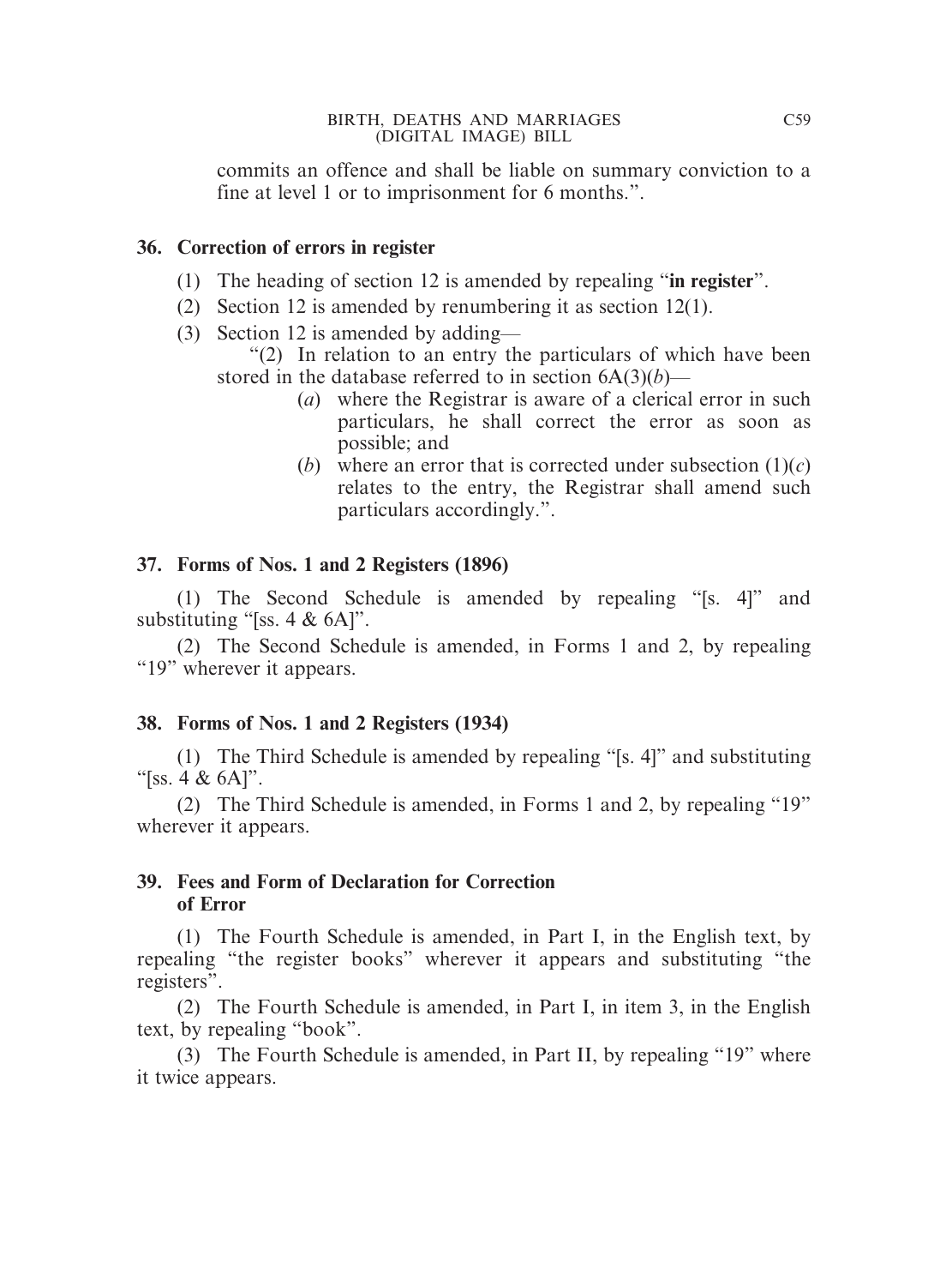#### **Marriage Ordinance**

#### **40. Interpretation**

The Marriage Ordinance (Cap. 181) (as amended by the Marriage (Introduction of Civil Celebrants of Marriages and General Amendments) Ordinance (23 of 2005)) is amended, in section 2, by adding—

""digital image" (數碼影像), in relation to a document, means an image of the document kept on a computer system or on an electronic medium;".

#### **41. Filing, exhibition and inspection of notice of intended marriage**

(1) Section 7(3) is amended by repealing "on microfilm" and substituting "in the form of digital image".

(2) Section 7(4) is amended by repealing "reader-printer hard copy of the microfilm" and substituting "hard copy of the digital image".

#### **42. Registration of certificates of marriage**

Section 23(2) is amended by repealing "on microfilm" and substituting "in the form of digital image".

#### **43. Effect of certificate of marriage or certified copy thereof**

Section 24 is amended by adding ", or a hard copy of the digital image," after "microfilm".

#### **44. Offence of tampering with records**

Section 32 is amended by adding "(whether in the form of paper or microfilm or digital image)" after "filed".

#### **45. Disposal of documents when microfilmed**

(1) The heading of section 43 is amended by repealing "**when microfilmed**" and substituting "**and microfilms when recorded in form of digital image**".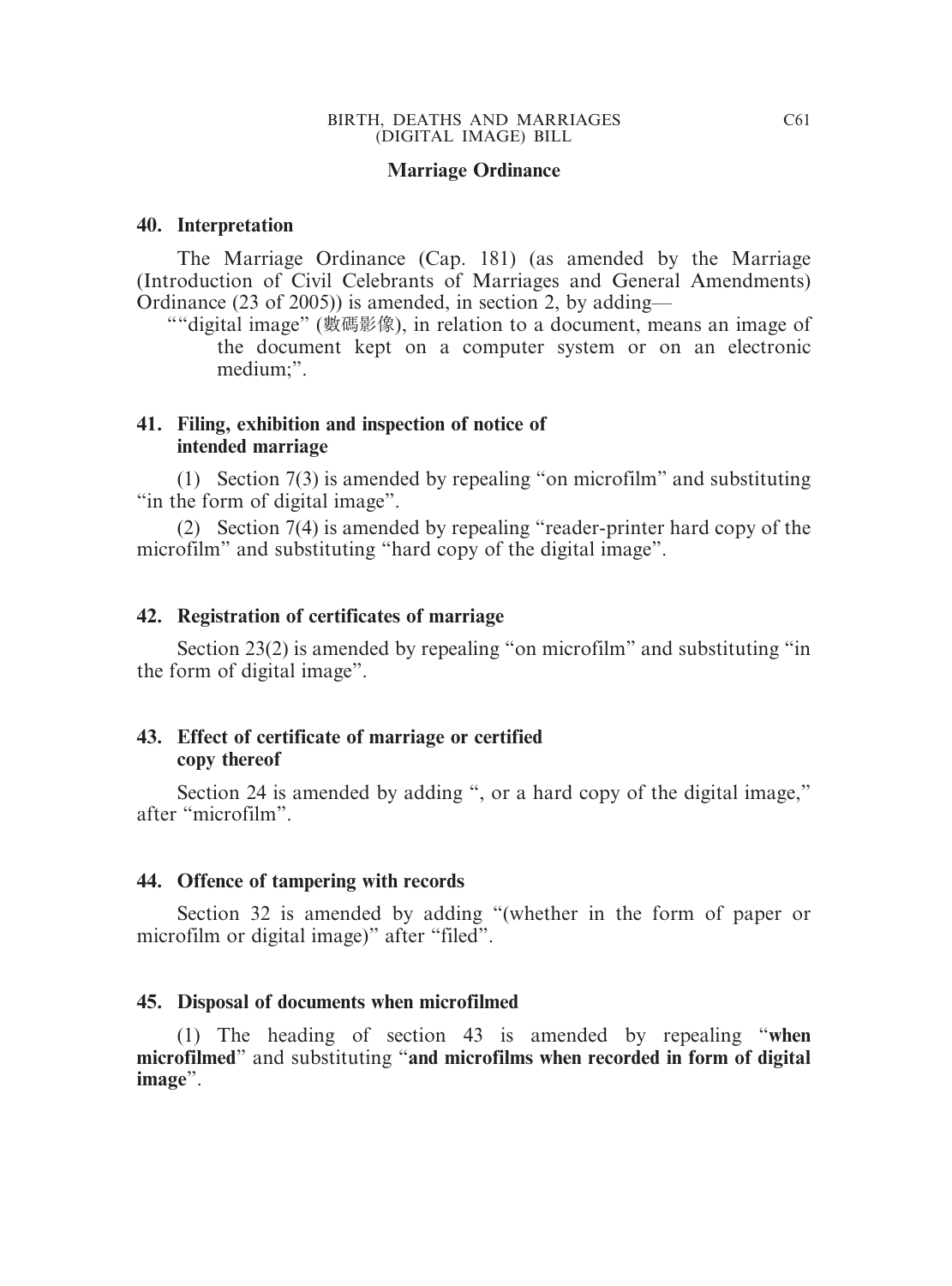(2) Section 43 is amended by repealing "on microfilm under this Ordinance, destroy or otherwise dispose of such document" and substituting "in the form of digital image under this Ordinance, destroy or otherwise dispose of such document, and any microfilm on which such document is recorded,".

#### **Merchant Shipping (Seafarers) Ordinance**

#### **46. Interpretation**

Section 2(1) of the Merchant Shipping (Seafarers) Ordinance (Cap. 478) is amended by adding—

- ""digital image" (數碼影像), in relation to a document, means an image of the document kept on a computer system or on an electronic medium;
	- "Marine Register Book of Births and Deaths" (海上生死登記簿) means the Marine Register of Births and Deaths kept by the Registrar immediately before the commencement of the Births, Deaths and Marriages (Digital Image) Ordinance  $($  of 2006);
	- "Marine Register of Births and Deaths" (海上生死登記冊) means the register maintained by the Registrar under section 121A(1);
	- "register computer" (登記電腦) means a computer forming the system of storing the particulars under sections 121A and 121B;".

#### **47. Returns of births, deaths and missing persons, etc.**

(1) Section  $121(3)(c)$  is amended, in the Chinese text, by repealing "送交" 登記官" and substituting "予登記官".

(2) Section 121(4) is repealed.

(3) Section 121(5) is amended by repealing everything after "as" and substituting—  $\frac{1}{\cdot}$ 

- (*a*) the Marine Register of Births and Deaths were a register referred to in those sections; and
- (*b*) the reference to the computer record in those sections were a reference to the database of a register computer.".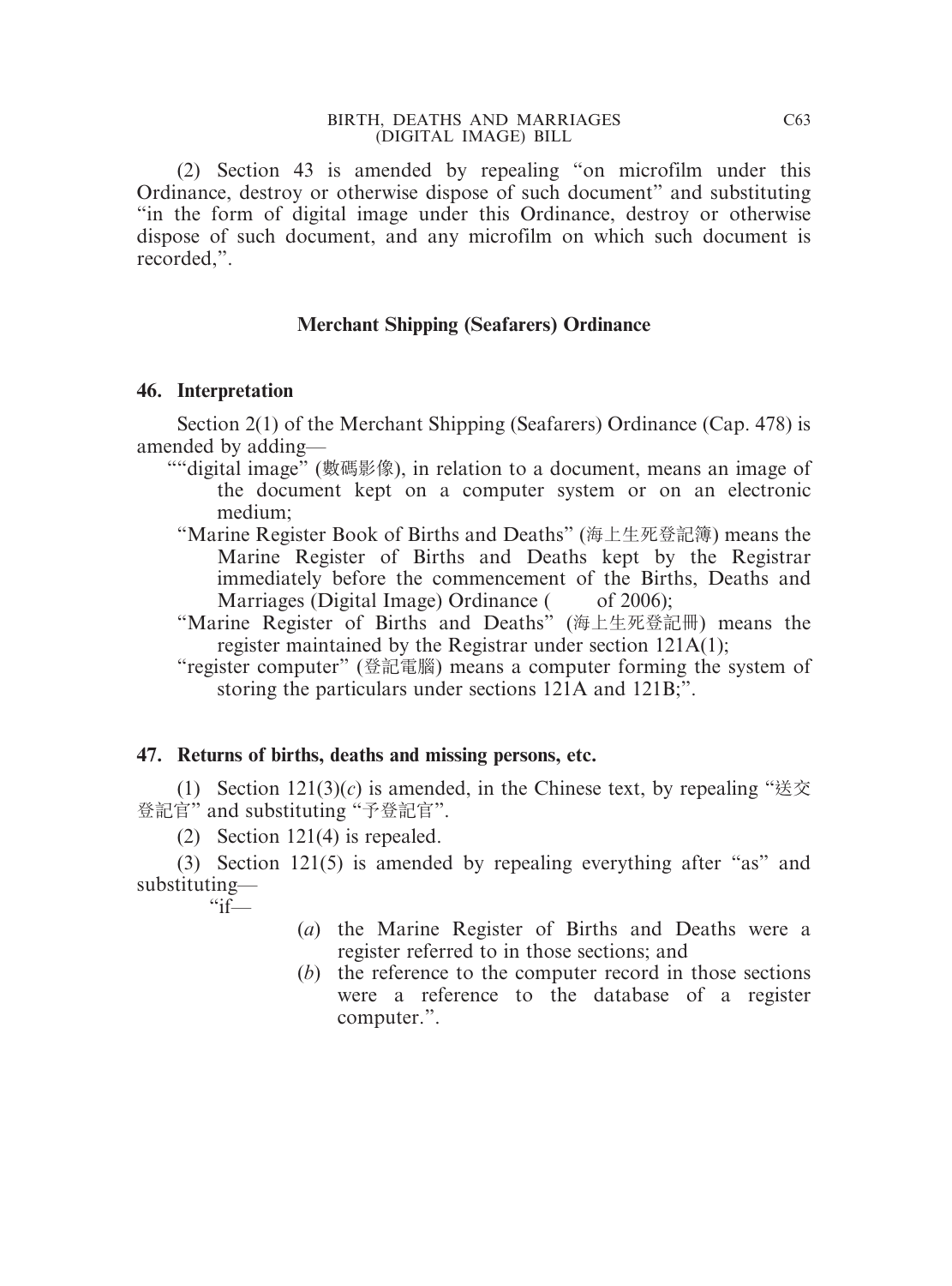#### **48. Sections added**

The following are added—

#### "**121A. Maintenance of register and storage of information**

(1) The Registrar shall maintain a register called the Marine Register of Births and Deaths.

(2) The Marine Register of Births and Deaths shall be compiled from the certified copies sent to the Registrar under regulations made under section  $121(3)(c)$ , which are recorded in the form of digital image in accordance with this section.

(3) The Registrar shall, on receipt of a certified copy of any record sent to him under regulations made under section  $121(3)(c)$ , cause—

- (*a*) the certified copy to be recorded in the form of digital image; and
- (*b*) the particulars contained in the certified copy to be stored in the database of a register computer in the form of data which are capable of being retrieved and reproduced in a legible form.

(4) The Registrar shall, on receipt of a certified copy of any corrected or amended entry sent to him under regulations made under section  $121(3)(c)$ , cause—

- (*a*) the certified copy to be recorded in the form of digital image and substituted for the corresponding digital image kept in the Marine Register of Births and Deaths; and
- (*b*) the particulars contained in the certified copy to be—
	- (i) stored in the manner described in subsection (3)(*b*); and
	- (ii) substituted for the corresponding particulars that have been so stored.

(5) Where the Registrar is aware of a clerical error in the particulars stored in the database referred to in subsection (3)(*b*), he shall cause the error to be corrected as soon as possible.

(6) The certified copies filed in the Marine Register Book of Births and Deaths shall, on the commencement of the Births, Deaths and Marriages (Digital Image) Ordinance ( of 2006), form part of the Marine Register of Births and Deaths and be recorded in the form of digital image by the Registrar.

(7) The Registrar shall cause the particulars contained in the certified copies referred to in subsection (6) to be stored in the manner described in subsection (3)(*b*).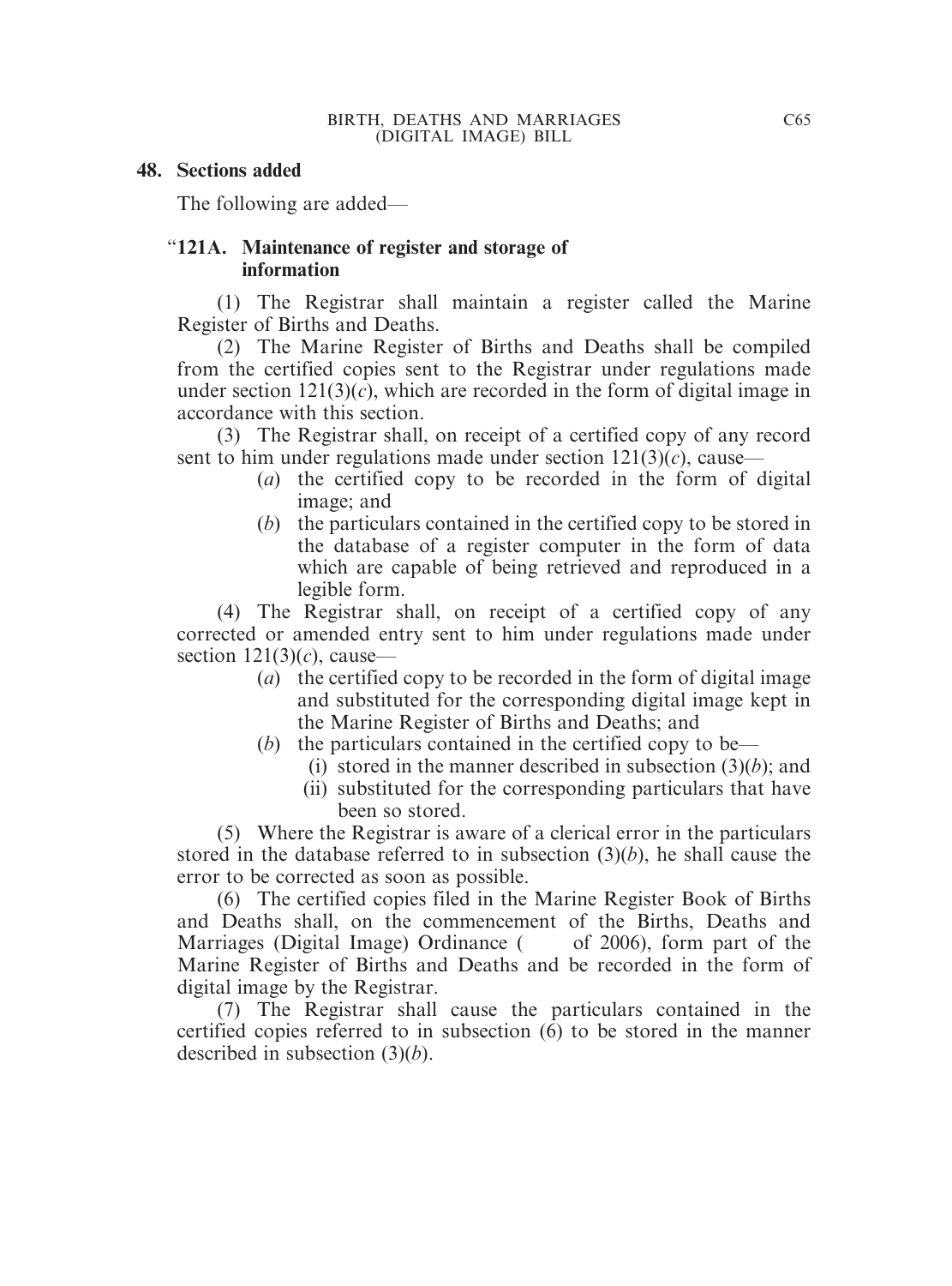#### **121B. Disposal of certified copies filed in Marine Register Book of Births and Deaths**

Where—

- (*a*) any certified copy filed in the Marine Register Book of Births and Deaths has been recorded in the form of digital image; and
- (*b*) the particulars contained in the certified copy have been stored in the manner described in section 121A(3)(*b*),

the Registrar may destroy or otherwise dispose of the certified copy in such manner as he thinks fit.".

# PART 3

## AMENDMENT TO THE ELECTRONIC TRANSACTIONS (EXCLUSION) ORDER

## **Electronic Transactions (Exclusion) Order**

## **49. Provisions excluded from application of section 5 of Ordinance**

Schedule 1 to the Electronic Transactions (Exclusion) Order (Cap. 553 sub. leg. B) is amended, in item 29, by repealing "8(1),".

# PART 4

## CONSEQUENTIAL AMENDMENTS

## **Immigration Service Ordinance**

#### **50. Scheduled offences**

(1) Schedule 2 to the Immigration Service Ordinance (Cap. 331) is amended, in Part II, in item 2, in column 2, by repealing "10" and substituting " $10(1)$ ".

(2) Schedule 2 is amended, in Part II, in item 2, in columns 2 and 3, by adding—

"section 10(2) tampering with database, etc.".